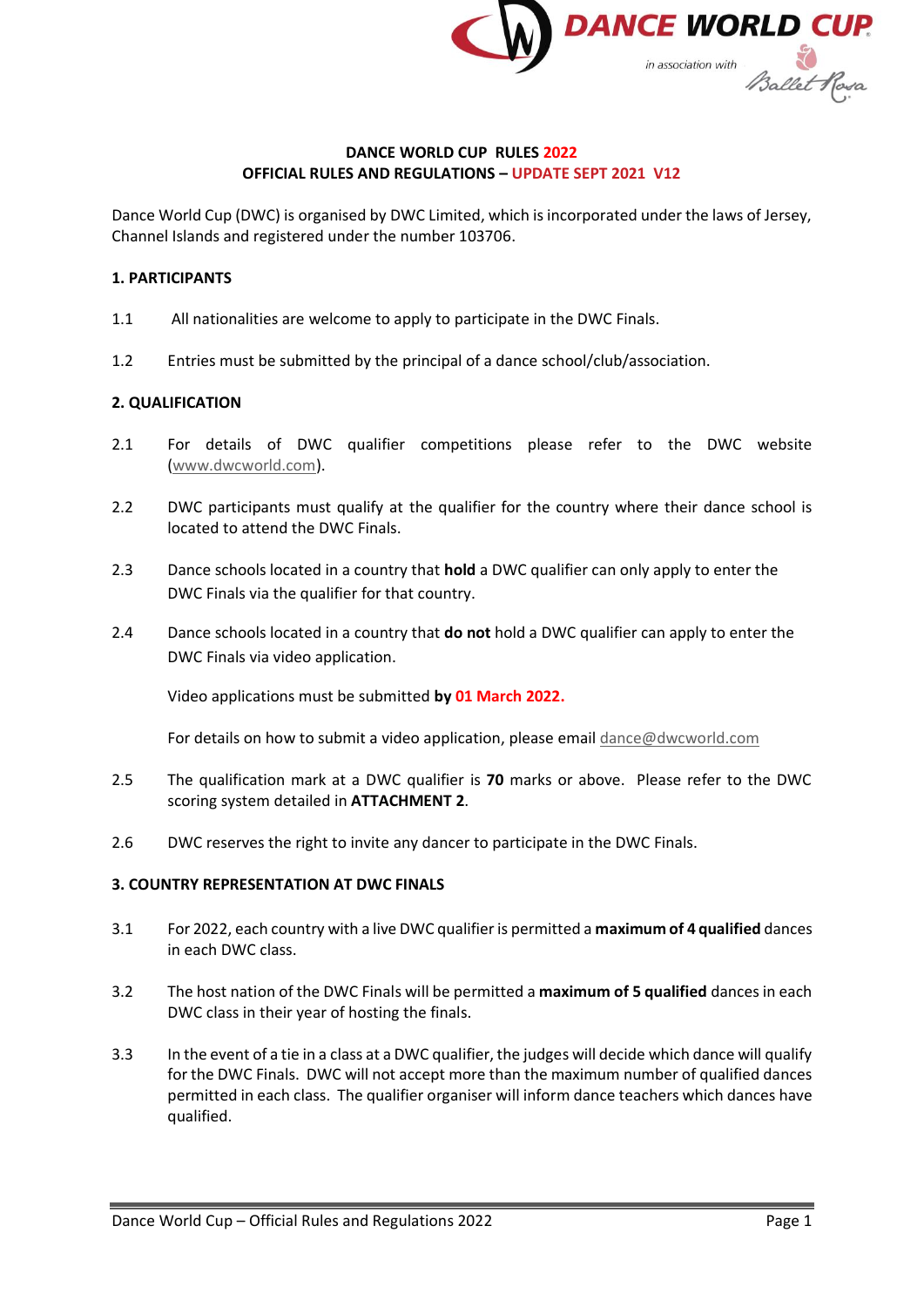- 3.4 On application, a country can request an additional entry per class. All applications must be sent to DWC Head Office at [dance@dwcworld.com](mailto:dance@dwcworld.com) Please note that extra spaces for entries cannot be guaranteed.
- 3.5 For 2022, countries where there is no live qualifier available, a **maximum of 4 dances in all DWC classes is permitted.**
- 3.6 Countries can enter up to 5 addition small or large group dances (in addition to those permitted in 3.1, 3.2 or 3.4) in any classes or genres provided that: a) the group contains dancers from at least 3 dance schools, b) all dancers in the group have qualified for DWC, and c) all dancers have written consent from their dance school to allow them to participate in the group

## **4. AGE**

- 4.1 A competitor's age is taken on **1 January 2022.**
- 4.2 In duets, trios, quartets, small groups and large groups the age of the oldest competitor will determine the class age category.
- 4.3 The **maximum age of competitors is 25 years as of 01 January 2022.**
- 4.4 DWC reserves the right to ask for proof of age by means of a passport or an identity card at either a qualifier or a finals.
- 4.5 In all solo classes, competitors must dance in the class for their age.

#### **5. ENTRY**

- 5.1 Entry information for the DWC Finals will be available on the DWC website [\(www.dwcworld.com\)](http://www.dwcworld.com/).
- 5.2 The principal/teacher is responsible for submitting the correct information on the entry system.
- 5.3 Information submitted to DWC will be used for all competition documents, i.e. programming, certificates, etc.
- 5.4 By entering a DWC competition, all dancers consent to DWC and its partners videoing, photographing and recording them at any time during the DWC Finals, including during their performances, at DWC events and in and around the venue. Videos/photos may be used by DWC and its partners, including but not limited to in advertising and promotional materials, the DWC website, social media and distributed to the press.
- 5.5 Dancers with special needs or a disability which are in need of a wheelchair are permitted at the DWC finals. This information must be reported to Head Office as soon as possible, so that we can allow appropriate access to and from the stage. We do not at present have a dedicated class for dancers with any disabilities.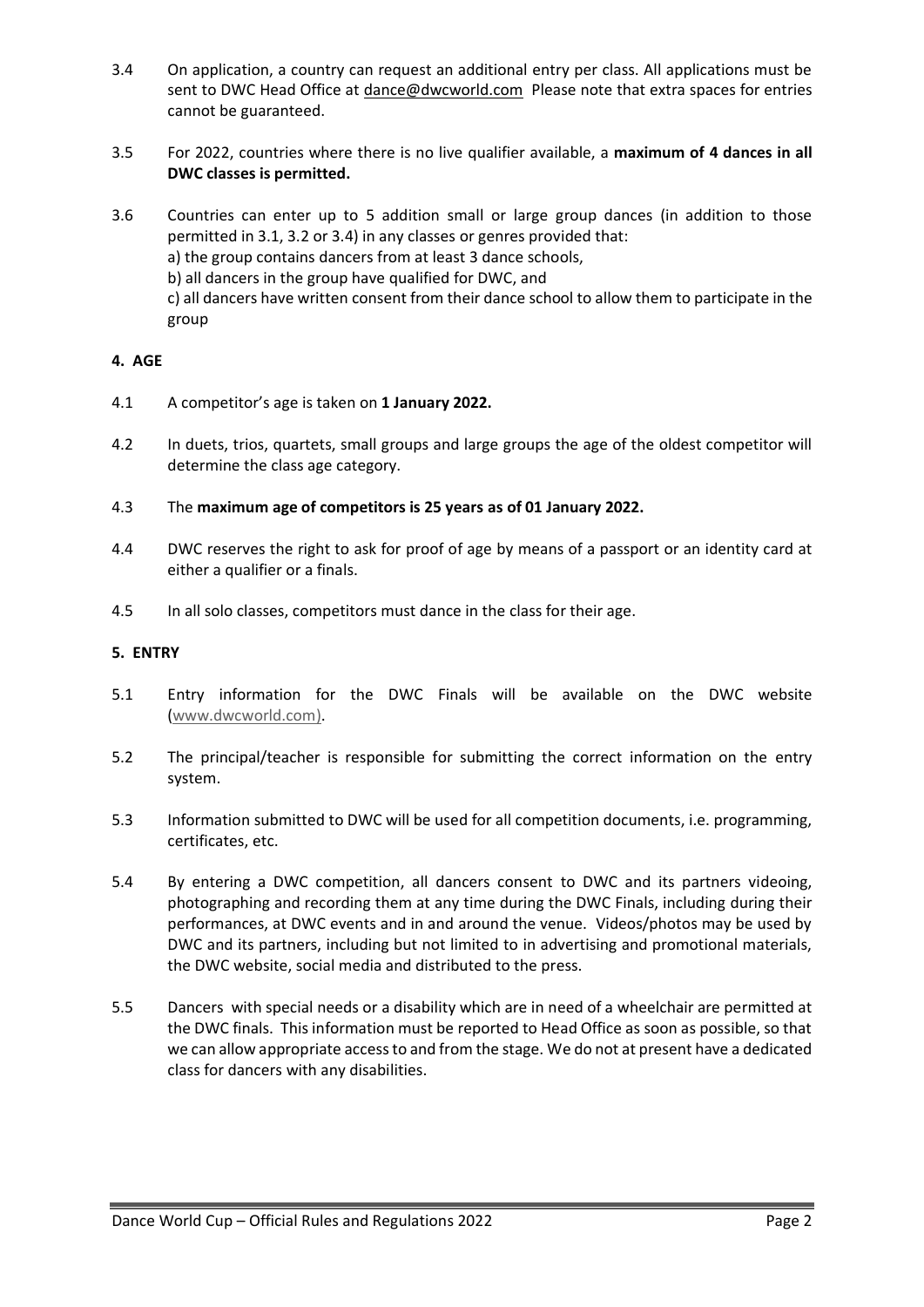### **6. ENTRY CLOSING DATE**

6.1 The DWC Finals entry closing date for each country, will be notified to qualifier organisers and will published on the DWC website.

## **7. ENTRY FEES**

- 7.1 The DWC website [\(www.dwcworld.com\)](http://www.dwcworld.com/) will confirm the entry fees and details of payment for the DWC Finals each year. **Entry fees must be paid upon registration to the DWC system. The Event fee per dancer is a compulsory fee.**
- **7.2** A compulsory membership fee of 12 Euro per dancer is payable to DWC each dance season, which permits the dancer to participate at a DWC Qualifier in their country, including the DWC Finals. **MEMBERSHIP FEES ARE NON REFUNDABLE.**

## **8. RESTRICTIONS IN PARTICIPATION**

- 8.1 The dance that has qualified must be performed at the DWC Finals unless permission has been given by DWC to make changes to the choreography or dance.
- 8.2 You cannot perform the same dance with the same dancers at the DWC Finals two years in a row.
- 8.3 Plagiarism of other dances is not permitted. Action will be taken if a complaint is made.
- 8.4 Soloists can perform in **a maximum of 5 solos** at the 2022 finals competition.
- 8.5 Soloists **cannot** perform in the same solo class twice. *For example, a soloist cannot dance in KSB twice.*
- 8.6 Dancers can perform **in only one duet/trio/quartet in a particular class** at the DWC Finals, even if dancing with different partner(s). *For example, a dancer can only perform in one JDM entry. They cannot perform again in JDM*.
- 8.7 Dancers can enter a duet/trio or quartet in more than one genre*. For example, a dancer can enter JDM, JDB, JDN and JDT.*
- 8.8 Dancers **can perform in multiple small and large groups**in a particular class at the DWC Finals.
- 8.9 **Small groups** (e.g. KGSM) must contain a minimum of 4 dancers and a maximum or 10 dancers. Except in MiniGSB, KGSB, JGSB and SnGSB where the minimum number of dancers is 5. Ballet groups with 4 dancers (quartets) must be entered in **MiniQB, KQB, JQB or SnQB.**
- 8.10 **Large groups** (e.g. KGLB) must contain a minimum of 11 dancers.
- **8.11 Classes KDB (Children Duet/Trio Ballet), JDB (Junior Duet/Trio Ballet) and SNB (Senior Duet/Trio Ballet) (non – repertoire), DWC will accept duets formed by girl/girl or boy/boy, as well as boy/girl.**
- **8.12 In the class KDPDD (Children duet/trio pas de deux/trois class – DWC will extend the age permitted in this category. Dancers can participate in a pas de deux/trois from the age of 10 – 13 years , but only dancers aged 12 and 13 are allowed to dance on pointe.**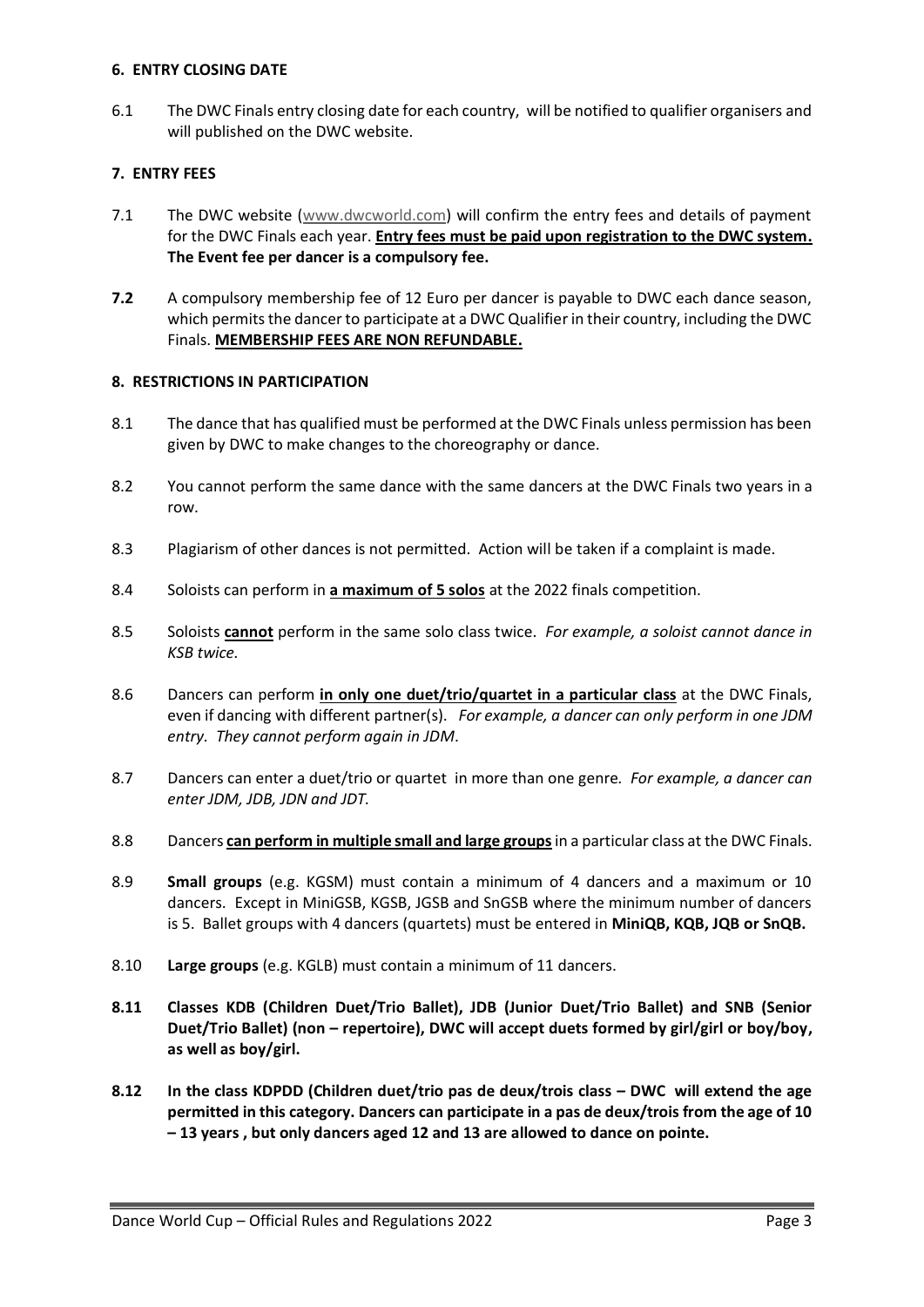## **9. EXCHANGE OF DANCERS / SUBSTITUTE DANCERS**

9.1 Dancers may be exchanged as follows:

a – Duet or Trio – one dancer can be exchanged from the dancers who performed in the qualifying dance.

b – Small groups, quartets and large groups – up to 50% of dancers can be exchanged from the dancers who performed in the qualifying dance.

## 9.2 **You cannot exchange/substitute any solo entry dancer at the DWC Finals. If a solo dancer who has won a place at the finals cannot perform for what ever reason, this dancer cannot be replaced by another dancer with the same routine. The next solo dancer in line who has qualified for the finals, can however take the space available.**

#### **10. CLASSES**

- 10.1 For a list of available DWC classes please refer to **ATTACHMENT 1**.
- 10.2 DWC reserves the right to merge two or more small classes together or divide a larger class into multiple sections.

#### **11. CLASS ORDER**

- 11.1 Class order will run with the youngest competitor dancing first and the oldest dancing last.
- 11.2 DWC reserve the right to change the running order of a class.

#### **12. TIME LIMITS**

- 12.1 Time limits apply to all dances at the DWC Finals.
- 12.2 The DWC entries system will not permit music to be submitted which is over the time limit.

|                                                     | <b>ALL CLASSES</b><br>(EXCEPT SONG AND DANCE) | <b>SONG AND DANCE</b> |
|-----------------------------------------------------|-----------------------------------------------|-----------------------|
| MINI AND CHILDREN SOLO, DUET AND<br>TRIO*           | 2 MIN                                         | 2 MIN 30 SEC          |
| MINI AND CHILDREN SMALL GROUP AND<br><b>QUARTET</b> | 2 MIN 30 SEC                                  | 3 MIN                 |
| <b>MINI AND CHILDREN LARGE GROUP</b>                | 3 MIN                                         | 3 MIN 30 SEC          |
|                                                     |                                               |                       |
| <b>JUNIOR AND SENIOR SOLO*</b>                      | 2 MIN                                         | 2 MIN 30 SEC          |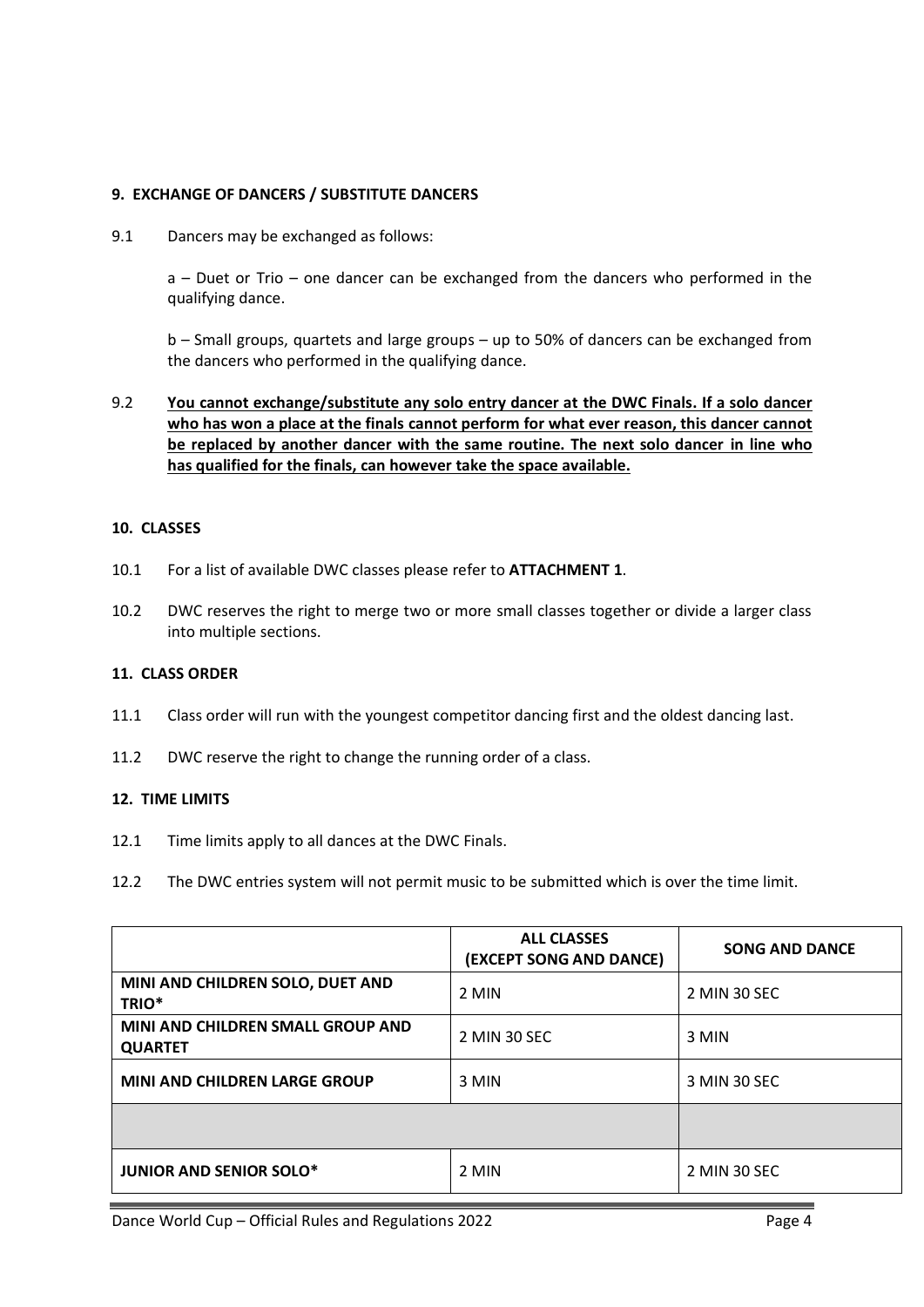| JUNIOR AND SENIOR DUET AND TRIO                     | 2 MIN 30 SEC | 3 MIN        |
|-----------------------------------------------------|--------------|--------------|
| JUNIOR AND SENIOR SMALL GROUP AND<br><b>QUARTET</b> | 3 MIN        | 3 MIN 30 SEC |
| <b>JUNIOR AND SENIOR LARGE GROUP</b>                | 3 MIN 30 SEC | 4 MIN 30 SEC |

## **\* The time limit for the following classes is 2 MIN 30 SEC**

KSBR – Children Solo Ballet Repertoire KSPBR – Children Solo Ballet Repertoire with pointe shoes for Girls aged 12-13 only JSBR – Junior Solo Ballet Repertoire SnSBR – Senior Solo Ballet Repertoire KDPDD – Children Duet/Trio Pas de Deux/Trois SnDPDD – Junior and Senior Duet/Trio Pas de Deux/Trios

12.3 Extra time is permitted to all entries to take into account any silence before or after the music on the track. The following extra time is allowed on the music tracks that are submitted on the DWC entries system:

| Solo, duet/trio and quartet classes                         | 5 seconds |
|-------------------------------------------------------------|-----------|
| Small and large groups (except song and dance)   15 seconds |           |
| Song and dance small and large groups                       | 5 seconds |

12.4 Dances must not exceed the time limit , but may be shorter.

## **13. TIME PENALTIES**

- 13.1 The start of the timing of the dance is determined either by the first movement of the dancer(s) or the beginning of the music, which ever is first, up to the last movement of the dancer(s) or the ending of the music, whichever is last.
- 13.2 The following time penalties will be applied if a dance overruns:

| <b>TIME LIMIT</b>                             | <b>PENALTY APPLIED</b><br>AT | <b>PENALTY</b> |
|-----------------------------------------------|------------------------------|----------------|
| Solo, Duet/Trio, And Quartet Classes          | Over 5 seconds               | 5 points       |
| Group Classes (Except Song and Dance)         | Over 15 seconds              | 5 points       |
| All Song and Dance and Solo Repertoire Ballet | Over 5 seconds               | 5 points       |

## 13.3 **Any dances more than 30 seconds over the time limit will be immediately disqualified.**

# 13.4 **There will be a 20 second time limit for any prop to be placed on stage and removed from the stage. Failure to comply with this will result in a 5 point penalty for each violation.**

E.g. If a competitor takes 21 seconds to put a prop on stage and 21 seconds to remove the prop from the stage they will receive a 10 point penalty.

# **14. MUSIC**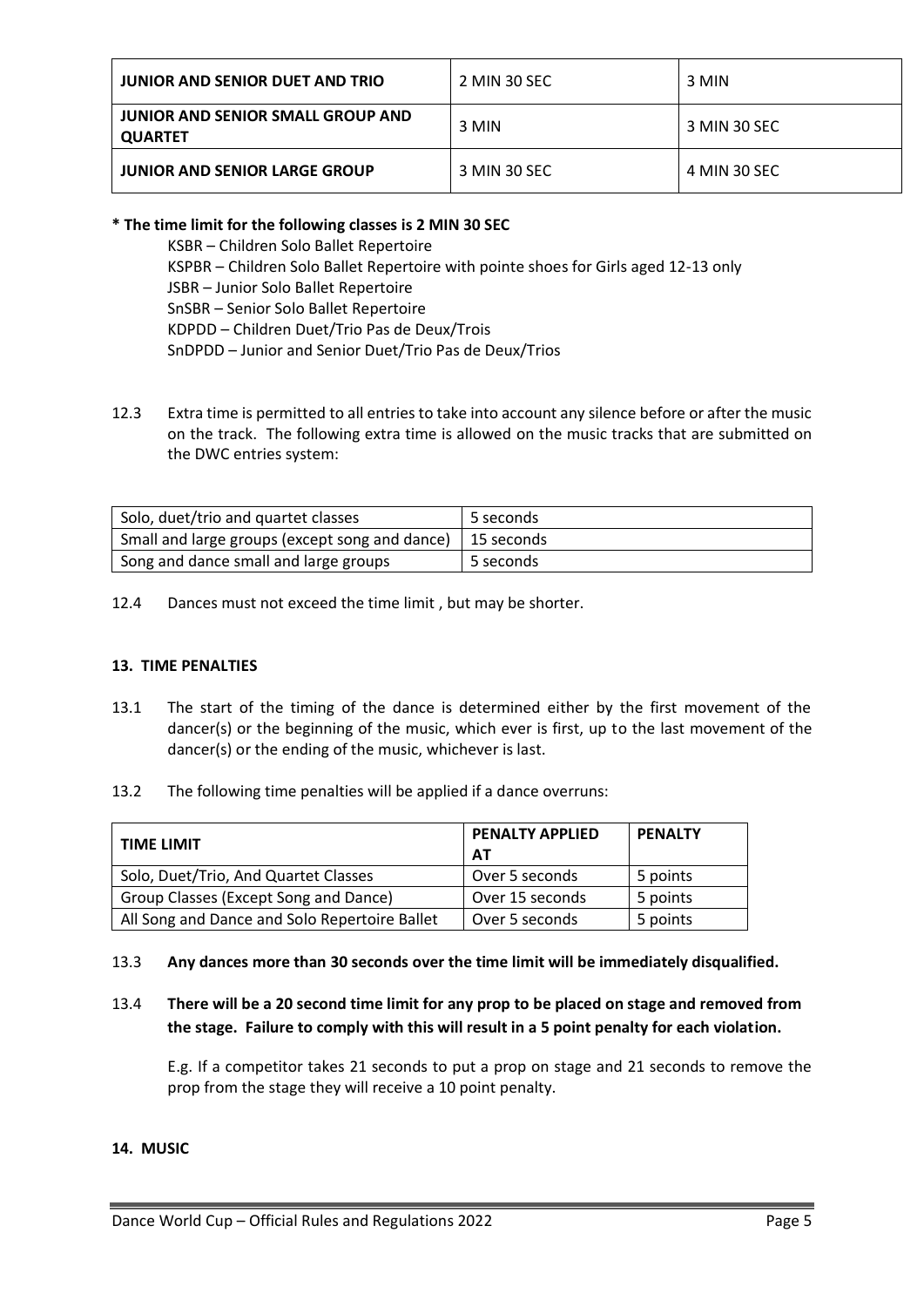- 14.1 If music contains swearing or offensive language the dance may be disqualified or points may be deducted. Dance teachers can email [dance@dwcworld.com](mailto:dance@dwcworld.com) for guidance on what words will be considered swearing or offensive language.
- 14.2 Music must be submitted to the DWC online entries system. **All music must be submitted by the date specified on the website.**
- 14.3 **Dance teachers must have a backup USB for all dances and this must be brought with them to the finals. For further instructions, please se[e www.dwcworld.com.](http://www.dwcworld.com/)**

## **15. JUDGING**

- 15.1 The judging panel at the DWC Finals will consist up of internationally acclaimed dancers, dance teachers or registered adjudicators. Each class will be judged by 3 members of this judging panel. At a DWC qualifier, at least one DWC judge appointed by Head Office, will be present.
- 15.2 Points are given to every dance. The maximum score at the DWC Finals is 100.
- 15.3 The following judging criteria will be applied (for a breakdown of the scoring please see **ATTACHMENT 2**):

| <b>CRITERIA</b>                                 | <b>POINTS</b>     |
|-------------------------------------------------|-------------------|
| Technical level of the dance                    | 20 points maximum |
| Quality in executing the dance and the          | 20 points maximum |
| showing harmony in the group in technique.      |                   |
| Artistic Interpretation and musicality of the   | 20 points maximum |
| dancer(s) and/or vocals.                        |                   |
| Choreographic variety to include suitability to | 20 points maximum |
| the dancer(s) and or originality<br>and         |                   |
| innovative work.                                |                   |
| Expression and personality of the dancers and   | 20 points maximum |
| the entertainment value of the performance.     |                   |

15.4 The decision of the judging panel is final and cannot be changed, there will be no discussions.

### **16. SCORES**

- 16.1 First place will be awarded a gold medal regardless of the number of points received.
- 16.2 If two dances receive the same number of marks at the DWC Finals then a tied place is awarded.

## **17. STAGES**

- 17.1 The Stage dimensions information will be available on the DWC website [\(www.dwcworld.com\)](http://www.dwcworld.com)/) in due course.
- 17.2 These dimensions are advised by the venue to DWC and may be subject to change. DWC cannot be held responsible for any changes.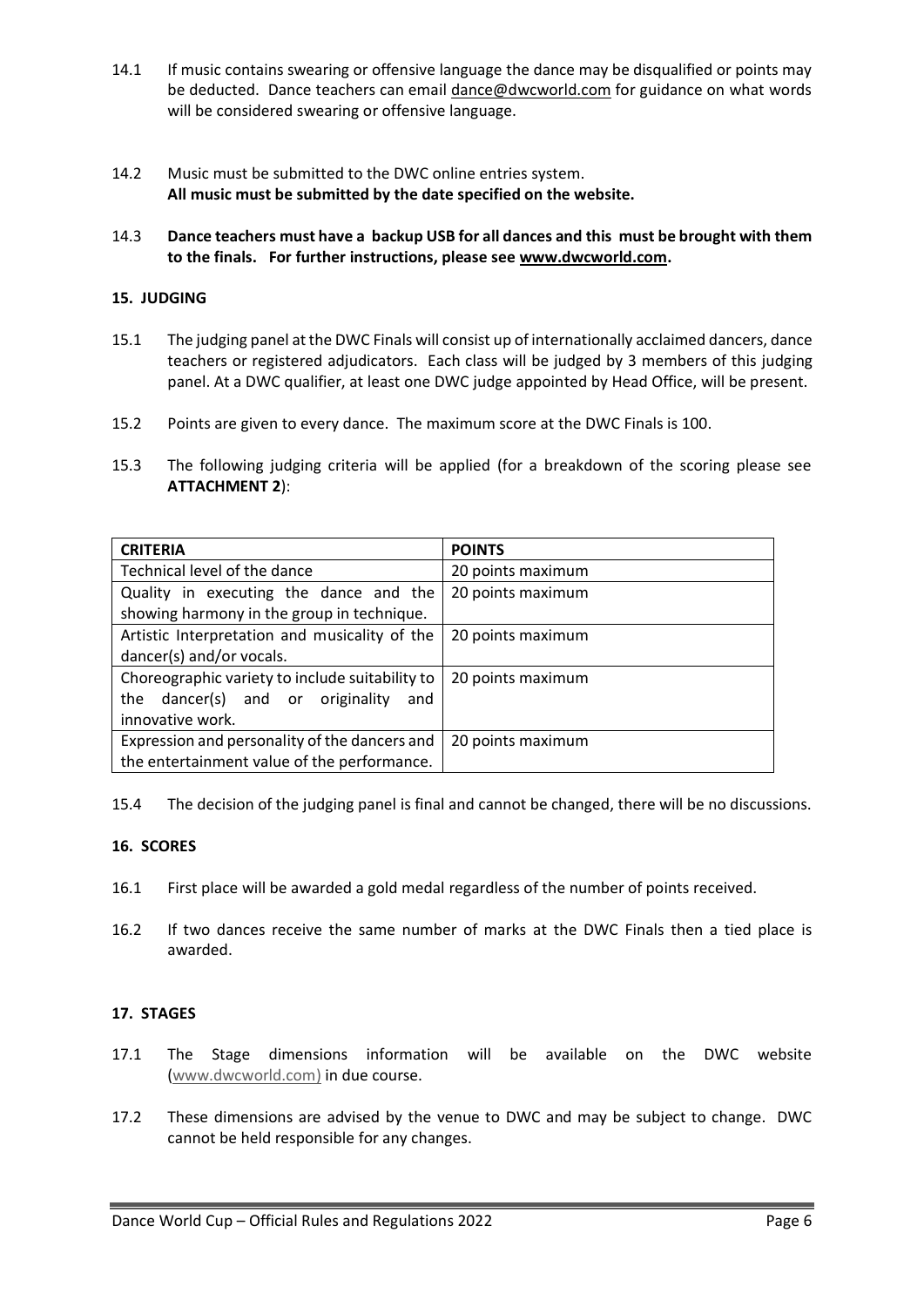17.3 DWC reserves the right to change the venue of the competition or to use multiple venues if necessary.

#### **18. THEATRE ADMISSION**

- 18.1 Details on theatre admissions for teachers and parents will be confirmed in due course. All dance schools will be notified by email of this information.
- 18.2 The DWC Finals class sessions and Gala performances are open to the general public. Gala ticket prices and where to purchase them, will be available on the DWC website in due course.

#### **19. DRESSING ROOMS / BACK STAGE**

- 19.1 Competitors and registered dance teachers of participating schools will have access to the dressing rooms area during the DWC Finals. More information on this will be sent to the dance schools nearer to the competition date.
- 19.2 Parents have no access to the dressing rooms or backstage unless they are registered as dressing rooms assistants by the school principal.
- 19.3 All dancers must be accompanied by a teacher to the side of the stage who is responsible for this dancer to be in time for his/her performance. The dressing room assistant may watch the performance at the side of the stage subject to space. The backstage manager on duty has the right to ask the teacher to leave the stage area if the space is not suitable.
- 19.4 If a competitor needs assistance during a performance with props on and off the stage, then details must be emailed to [dance@dwcworld.com](mailto:dance@dwcworld.com) before the start of the DWC Finals.

#### **20. COSTUMES**

- 20.1 Costumes worn at the DWC Finals competition do not have to be the same as the ones worn at the DWC qualifier.
- 20.2 Costumes at the DWC Finals should underline the character of the dance.
- 20.3 Costumes must be age appropriate.

### **21. GALA**

- 21.1 The judging panel and DWC will have the final decision on which dances will be invited to perform at the Gala(s) and in what order they will dance in.
- 21.2 Competitors may be invited to perform at the Gala even if they did not receive first place.

#### 21.3 **Not all first places will be invited to perform at the Gala**.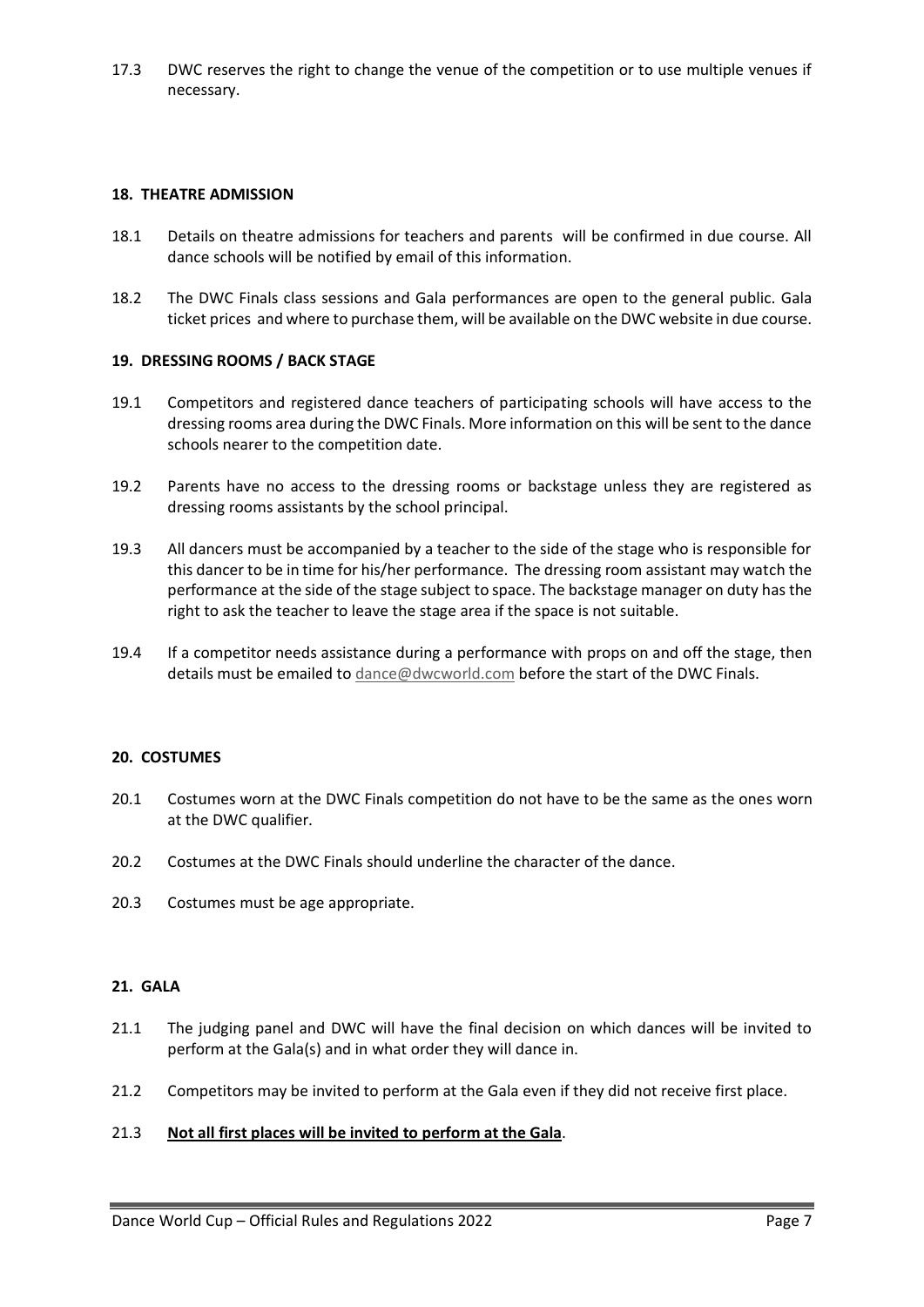21.4 The judging panel will decide the winners of awards awarded at the Gala and their decision is final.

#### **22. CONDITIONS OF PERFORMANCE**

- 22.1 Special lighting effects are not permitted for any performance at DWC.
- 22.2 No live props can be used during a performance at DWC.
- 22.3 No glass props (e.g. mirrors, vases, windows) can be used at DWC.
- 22.4 No flames or lit candles can be used at DWC.
- 22.5 No liquids or any other substances are allowed on stage at any time, this includes bubbles, water or other substances that may affect the stage.
- 22.6 No confetti or any item that requires the stage to be cleaned/swept may be used during a performance at DWC. A 10 point penalty will be applied to any dance which breaks this rule.
- 22.7 **Props must be simple and be able to be carried on stage by the competitors** (excluding MINIs who may have help from a dance teacher).
- 22.8 DWC will not be responsible for the safekeeping of any props at the DWC Finals.
- 22.9 DWC will not be responsible for any injuries/accidents to a competitor/teacher whilst transferring a prop on or off the stage and in or out of the backstage area. All props are used at the risk of the dancer and the teacher.
- 22.10 Props must be integral to the performance and the judging panel reserve the right to deduct points if the prop is deemed unsuitable by the judging panel.
- 22.11 If the music stops during a performance due to a technical issue in the theatre the dancer will be allowed to dance again. Dancers cannot dance again if they forget their dance.
- 22.12 If a dancer's music will not play at the time of the performance due to a technical issue, then the dancer(s) is/are able to perform without music at the DWC Finals.

#### **23. POINTE SHOES**

- 23.1 Dancers under the age of 12 years (on 1 January of the year of the competition) **are not permitted to wear pointe shoes at the DWC Finals in any circumstances**.
- 23.2 Pointe shoes are **not** allowed in any CHILDREN's classes (13 years and under). With the exception of rule 25.3 below.
- 23.3 Dancers aged 12-13 years can wear pointe shoes in: *KSPBR - Children Solo Ballet Repertoire with pointe shoes (age 12-13 years only)* and/or *KSPB - Children Solo Ballet (any style – not repertoire) (age 12-13 years only)*  Please note that in KSPBR pointe shoes are compulsory but in KSPB they are optional.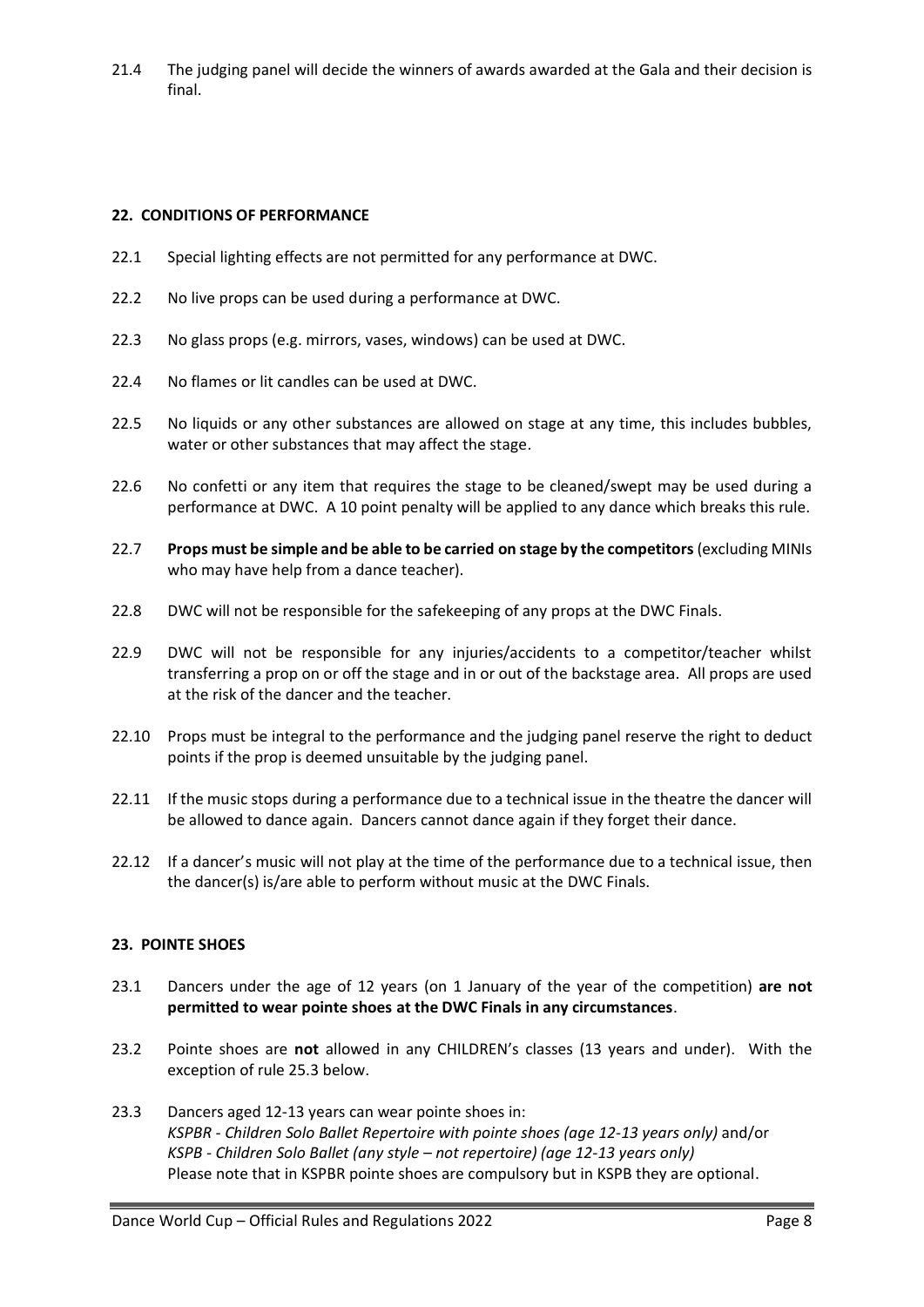*KDPDD - Children Duet/Trio Pas de Deux/Trois (age 12-13 only) \*NEW* Please note pointe shoes are compulsory for girls in KDPDD.

- 23.4 Only 10 12 year olds can enter *KSB* and *KSBR.* 13 year olds are not permitted to enter *KSB* or *KSBR*.
- 23.5 If a dancer(s) aged 12-13 years wears pointe shoes in a duet, trio, small group or large group dance then the dance must be entered in the relevant **JUNIOR** class.

#### **24. INSURANCE**

- 24.1 DWC Limited is not responsible for any injuries that may occur to any person including a participant, teacher or audience member whilst in the theatre, dressing rooms, back stage or on the stage, or anywhere else.
- 24.2 It is the dance school's responsibility to take out their own insurance(s) for their school to attend DWC Finals.

#### **25. TRAVEL AND ACCOMMODATION**

- 25.1 DWC is not responsible for any travel and accommodation costs in relation to the DWC Finals.
- 25.2 DWC cannot assist in the organisation of any visa applications, it is the responsibility of the dance school/parent to arrange these if needed
- 25.3 DWC shall not be liable to any parent or other members, teachers, students competitors or any other party (a **Third Party**) for any loss that may suffer as a result of the occurrence of an event or a series of events (including but not limited to Acts of God, Government intervention or advise against organsied social gatherings or the undertaking of sporting events, political unrest, war or threat of war, riots, civil strife, closure of airports or ports, natural disasters, fire epidemic or pandemic) which results in:
	- a) the Third Party being unable or unwilling to travel to and or attend the event; or
	- b) the event having to be postponed or cancelled by DWC; or
	- c) the hosting of the event by DWC being rendered impossible, impractical or illegal.

#### 26. **REFUNDS AND CANCELLATIONS**

- 26.1 There will be no cash refunds made to dance schools for a cancellation of an entry, for any other reason other than a medical reason or personal circumstances (ie: family bereavement or similar). By making a purchase with DWC, you are confirming that you have read and understood our no cash refunds policy.
- 26.2 In the event that a dancer cannot compete either for a medical reason or for a personal circumstance (ie: family bereavement), a request for a cash refund of entry fees will be considered on presentation of such supporting evidence as DWC may at their discretion request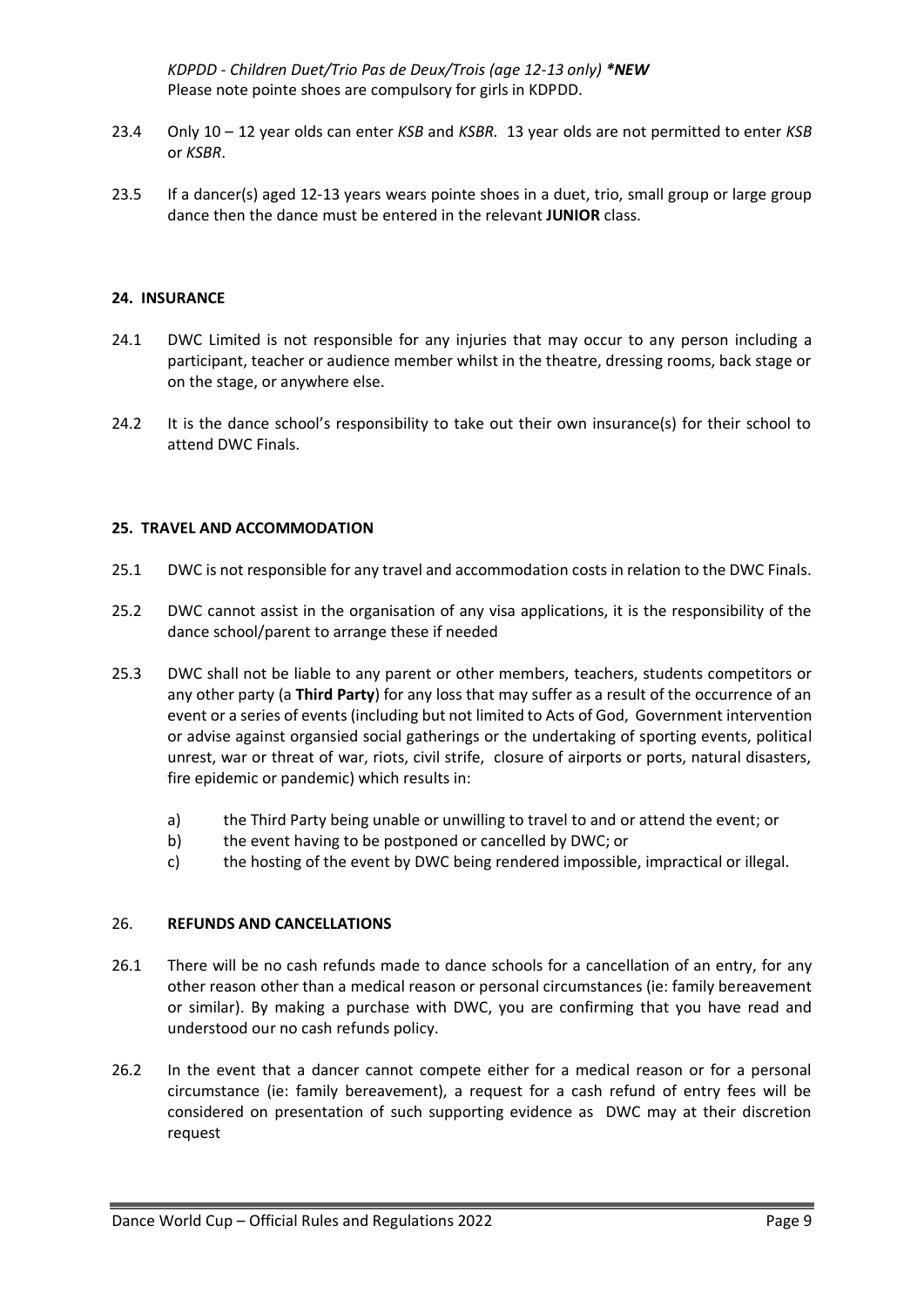26.3 Should DWC have to cancel an event for whatever reason, a credit note will be issued to each dancer for 100% of the entries paid and their entries will automatically be transferred to the next DWC finals competition. This credit note can be used at future DWC finals competitions towards entry fees.

### **Any disputes that arise against the company will be under the laws of Jersey, Channel Islands**

### **27. GENRE SPECIFIC RULES**

#### **27.1 BALLET**

### 27.1.a The solo ballet classes are as follows:

| <b>Class</b> | <b>Class Title</b>                                              | Age                | <b>Shoes Permitted</b>         | <b>Style</b>              | <b>Other</b>         |
|--------------|-----------------------------------------------------------------|--------------------|--------------------------------|---------------------------|----------------------|
| Code         |                                                                 |                    | $*(C) = Compulsory$            |                           |                      |
| MiniSB       | Mini Solo Ballet (any style)                                    | 4-9 YEARS          | Soft ballet shoes              | Classical                 |                      |
|              |                                                                 |                    | Bare feet                      | Neoclassical              |                      |
|              |                                                                 |                    |                                | Repertoire (see           |                      |
|              |                                                                 |                    |                                | 26.1.e                    |                      |
|              |                                                                 |                    |                                | Any other ballet          |                      |
|              |                                                                 |                    |                                | style                     |                      |
| <b>KSB</b>   | Children Solo Ballet (any style -                               | 10-12 YEARS        | Soft ballet shoes              | Classical                 | Cannot               |
|              | not repertoire) (age $10 - 12$ years                            |                    | Bare feet                      | Neoclassical              | also enter           |
|              | only)                                                           |                    |                                | Any other ballet          | <b>KSPB</b>          |
|              |                                                                 |                    |                                | style                     |                      |
| <b>KSBR</b>  | Children Solo Ballet Repertoire                                 | 10-12 YEARS        | Soft ballet shoes              | Repertoire                | Cannot               |
|              | (age $10 - 12$ years only)                                      |                    |                                |                           | also enter           |
|              |                                                                 |                    |                                |                           | <b>KSPBR</b>         |
| <b>KSPB</b>  | Children Solo Ballet (any style -                               | 12-13 YEARS        | Soft ballet shoes<br>Bare feet | Classical<br>Neoclassical | Cannot<br>also enter |
|              | not repertoire) (age 12-13 years<br>only) pointe shoes optional |                    | Pointe shoes                   | Any other ballet          | <b>KSB</b>           |
|              |                                                                 |                    |                                | style                     |                      |
| <b>KSPBR</b> | Children Solo Ballet Repertoire                                 | 12-13 YEARS        | Pointe shoes (C)*              | Repertoire                | Cannot               |
|              | with pointe shoes (age 12-13                                    |                    |                                |                           | also enter           |
|              | only)                                                           |                    |                                |                           | <b>KSBR</b>          |
| <b>JSB</b>   | Junior Solo Ballet (any style - not                             | <b>14-17 YEARS</b> | Soft ballet shoes              | Classical                 |                      |
|              | repertoire)                                                     |                    | Bare feet                      | Neoclassical              |                      |
|              |                                                                 |                    | Pointe shoes                   | Any other ballet          |                      |
|              |                                                                 |                    |                                | style                     |                      |
| <b>JSBR</b>  | Junior Solo Ballet Repertoire                                   | 14-17 YEARS        | Pointe shoes (C)               | Repertoire                |                      |
|              |                                                                 |                    |                                |                           |                      |
| SnSB         | Senior Solo Ballet (any style - not                             | <b>18-25 YEARS</b> | Soft ballet shoes              | Classical                 |                      |
|              | repertoire)                                                     |                    | Bare feet                      | Neoclassical              |                      |
|              |                                                                 |                    | Pointe shoes                   | Any other ballet          |                      |
|              |                                                                 |                    |                                | style                     |                      |
| SnSBR        | Senior Solo Ballet Repertoire                                   | 18-25 YEARS        | Pointe shoes (C)               | Repertoire                |                      |
|              |                                                                 |                    |                                |                           |                      |

The duet ballet classes are as follows:

| MiniDB | Mini Duet/Trio Ballet - any style | 4-9 YEARS | Soft ballet shoes | Classical    |  |
|--------|-----------------------------------|-----------|-------------------|--------------|--|
|        |                                   |           | <b>Bare feet</b>  | Neoclassical |  |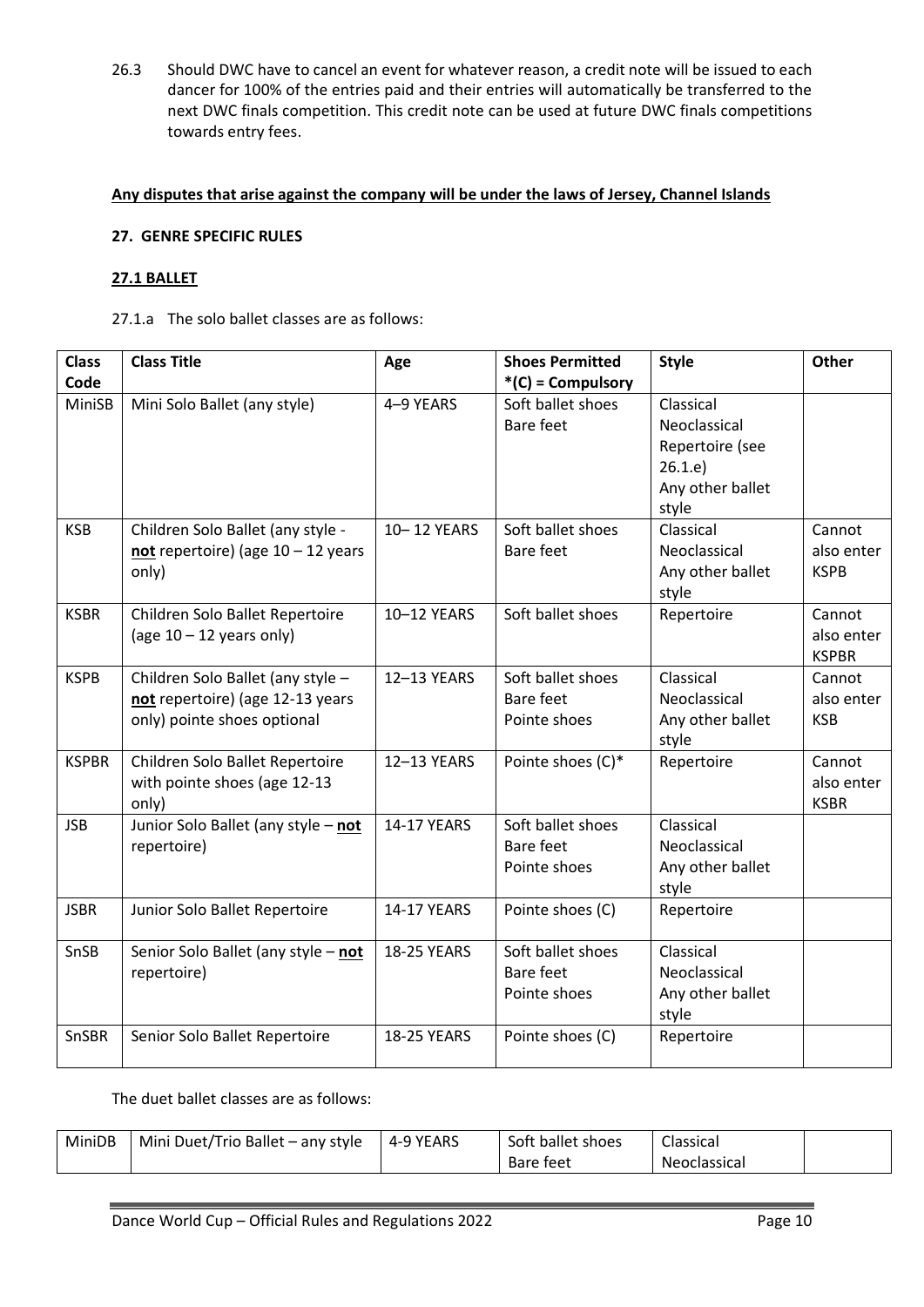|              |                                 |                    |                      | Repertoire (see<br>26.1.e)<br>Any other ballet |              |
|--------------|---------------------------------|--------------------|----------------------|------------------------------------------------|--------------|
|              |                                 |                    |                      | style                                          |              |
| <b>KDB</b>   | Children Duet/Trio Ballet - any | <b>10-13 YEARS</b> | Soft ballet shoes    | Classical                                      | Can also     |
|              | style (not repertoire)          |                    | Bare feet            | Neoclassical                                   | enter        |
|              |                                 |                    |                      | Any other ballet                               | <b>KDPDD</b> |
|              |                                 |                    |                      | style                                          |              |
|              |                                 |                    |                      | <b>NOT Repertoire</b>                          |              |
| <b>KDPDD</b> | Children Duet/Trio Pas de       | 12-13 YEAR         | Pointe shoes (C) for | Repertoire                                     | Can also     |
|              | Deux/Trois (age 12-13 only)     |                    | girls                |                                                | enter KDB    |
| <b>JDB</b>   | Junior Duet/Trio Ballet - any   | <b>14-17 YEARS</b> | Soft ballet shoes    | Classical                                      | Can also     |
|              | style                           |                    | Bare feet            | Neoclassical                                   | enter        |
|              |                                 |                    | Pointe shoes         | Any other ballet                               | SnDPDD       |
|              |                                 |                    |                      | style                                          |              |
|              |                                 |                    |                      | <b>NOT Repertoire</b>                          |              |
| SnDB         | Senior Duet/Trio Ballet - any   | <b>18-25 YEARS</b> | Soft ballet shoes    | Classical                                      | Can also     |
|              | style                           |                    | Bare feet            | Neoclassical                                   | enter        |
|              |                                 |                    | Pointe shoes         | Any other ballet                               | SnDPDD       |
|              |                                 |                    |                      | style                                          |              |
|              |                                 |                    |                      | <b>NOT Repertoire</b>                          |              |
| SnDPDD       | Junior and Senior Duet/Trio Pas | <b>14-25 YEARS</b> | Pointe shoes (C) for | Repertoire                                     | Can also     |
|              | de Deux/Trois                   |                    | girls                |                                                | enter        |
|              |                                 |                    |                      |                                                | SnDB/JDB     |

- 27.1.b Soft ballet shoes, pointe shoes and bare feet are permitted in ballet classes at DWC. Please see table above.
- 27.1.c In classes JSBR and SnSBR, all female dancers aged 14 or over must wear pointe shoes.
- 27.1.d In the JUNIOR and SENIOR ballet group classes it is recommended but not compulsory that some of the female dancers wear pointe shoes. The judging panel may take this in to account in their scoring. Please note rule 25.1 applies.
- 27.1.e Dancers are allowed to enter a solo in both a ballet repertoire class (eg JSBR) and a ballet any style class (eg JSB). Note rule 8.4.
- 27.1.f Dancers are allowed to enter a duet in both a duet ballet class (eg KDB) and a pas de deux class (eg KDPDD). Note rule 8.5)
- 27.1.g Repertoire dances are allowed in *MiniSB – Mini Solo Ballet*, but this is for the more competent dancer as the choreographic mark will be based on the original steps. We recommend that teachers choreograph individual pieces for their dancers which highlight their technical ability.
- 27.1.h It's strictly prohibited to use any kind of protected original choreographies, unless the dance teacher sends DWC the written permission from the designated organisation. This includes all Balanchine, Lacotte and Mat's Ek works, as well as any other choreographer which requires formal permission to be danced in a competition environment.

## **27.2 NATIONAL AND FOLKLORE**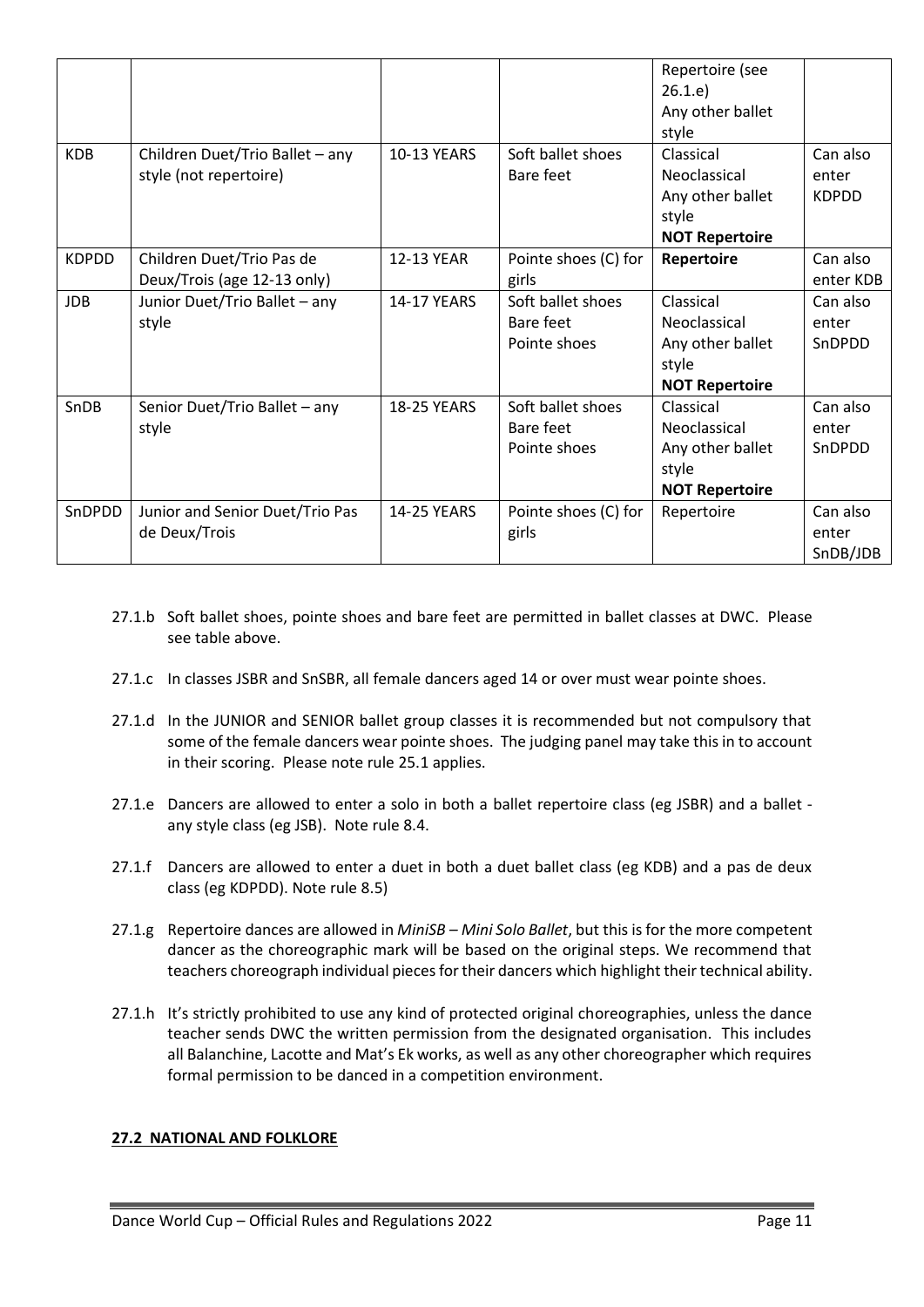- 27.2.a National or folklore dances from any country may be presented by dance students from any country.
- 27.2.b A traditional dance wearing traditional shoes should be entered into the national and folklore sections and not into the tap section.
- 27.2.c The official entry form **must** contain in the title of the dance the name of the country where the dance originates from, *e.g. Tarantella (Southern Italian Dance)*
- 27.2.d Due to the variety of countries represented in the national classes, no marks are awarded for authenticity of the dance.

#### **27.3 LYRICAL, JAZZ, SHOW DANCE, CONTEMPORARY AND ACRO**

- 27.3.a Please see **ATTACHMENT 3** for a description of these classes.
- 27.3.b Pointe shoes can be worn in the Lyrical, Jazz, Show Dance, Contemporart and Acro sections if the choreography is enhanced by the wearing of pointe shoes (age 12 and above only). Please note rule 25.6.
- 27.3.c Acrobatic moves in the Lyrical, Jazz Show Dance and Contemporary classes should be kept to a minimum and only used if they enhance the choreography. Excessive use of acrobatic moves in these classes may be penalised.

#### **27.4 SONG AND DANCE**

- 27.4.a Music must **NOT** contain any vocals performed or pre-recorded by the competitor or any backing vocals. A 10 point penalty will be applied to any dance which breaks this rule.
- 27.4.b Microphones will be supplied at the DWC finals. Dancers will have the choice of headset microphones or hand held microphones. A maximum of 3 microphones may be used for groups, these can be headset, hand held or a combination of both. Please consider access for microphone placement when designing costumes.
- 27.4.c For Song and Dance entries DWC is not responsible for gaining permission or paying royalty fees for a particular performance, this onus is on the teacher/dance school having the correct PRS/PPL Licences in place.
- 27.4d Music in the song and dance section must be age appropriate.

#### **27.5 TAP**

- 27.5.a Tap shoes **must** be worn in the tap section. Hard Irish shoes are not permitted in the tap section. If hard Irish shoes are worn, the dance should be entered in the National section.
- 27.5.b Tap may be performed without music during the performance.
- 27.5.c A tacit section may be used at any point in a tap performance and the dance will always be timed from the first sound of the performance made on stage.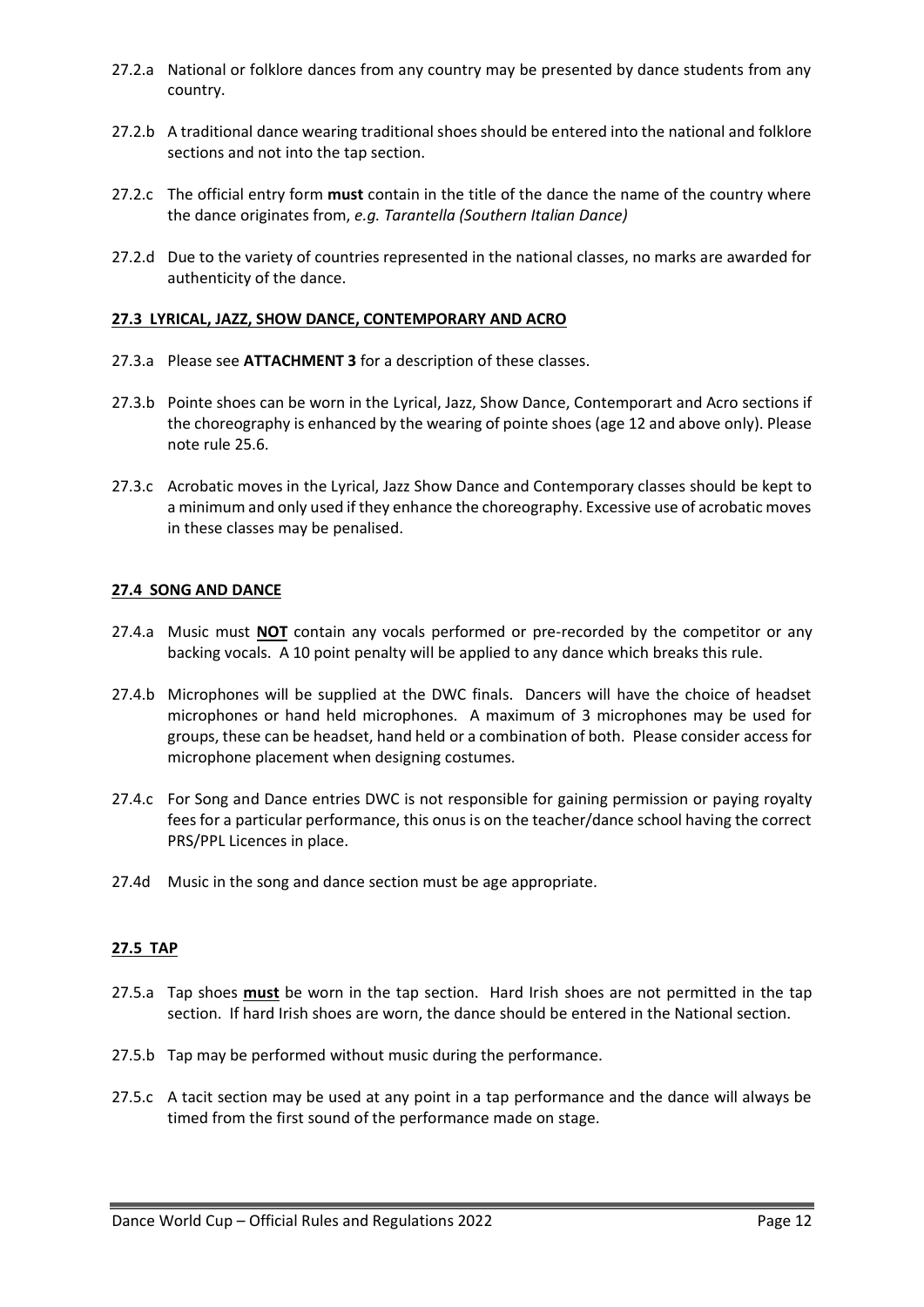- 27.5.d Timing commences from the very first step of the tap dance or the first note of the music whichever is first. Timing ends with the end of the music or with the last tap beat whichever is last.
- 27.5.e No pre-recording of tap beats is allowed on the competitor's music. A 10 point penalty will be applied to any dance which breaks this rule.

## **28. COUNTRY AWARD**

28.1 The rules for the country award will be released in May of the competition year.

## **ATTACHMENT 1 - CLASSES AVAILABLE AT DWC Finals**

#### **MINI – 9 AND UNDER**

| <b>CLASS</b><br><b>CODE</b> | <b>CLASS TITLE</b>                        | <b>NUMBER</b><br><b>OF</b><br><b>DANCERS</b> | <b>MAX TIME</b> |
|-----------------------------|-------------------------------------------|----------------------------------------------|-----------------|
| MiniSB                      | Mini Solo Ballet - any style              | 1                                            | 2 MIN           |
| MiniSBm                     | Mini Solo Ballet - any style (Boys)       | $\mathbf{1}$                                 | 2 MIN           |
| MiniSN                      | Mini Solo National and Folklore           | $\mathbf{1}$                                 | 2 MIN           |
| MiniSL                      | Mini Solo Lyrical and Contemporary        | $\mathbf{1}$                                 | 2 MIN           |
| MiniSLm                     | Mini Solo Lyrical and Contemporary (Boys) | $\mathbf{1}$                                 | 2 MIN           |
| MiniSW                      | Mini Solo Jazz and Show Dance             | $\mathbf{1}$                                 | 2 MIN           |
| MinSWm                      | Mini Solo Jazz and Show Dance (Boys)      | $\mathbf{1}$                                 | 2 MIN           |
| MiniSA                      | Mini Solo Acro                            | $\mathbf{1}$                                 | 2 MIN           |
| MiniST                      | Mini Solo Tap                             | $\mathbf{1}$                                 | 2 MIN           |
| MiniSV                      | Mini Solo Song and Dance                  | $\mathbf{1}$                                 | 2 MIN 30 SEC    |
| MiniSH                      | Mini Solo Street Dance and Commercial     | $\mathbf{1}$                                 | 2 MIN           |
|                             |                                           |                                              |                 |
| MiniDB                      | Mini Duet/Trio Ballet - any style         | 2 OR 3                                       | 2 MIN           |
| MiniDN                      | Mini Duet/Trio National and Folklore      | 2 OR 3                                       | 2 MIN           |
| MiniDL                      | Mini Duet/Trio Lyrical and Contemporary   | 2 OR 3                                       | 2 MIN           |
| MiniDW                      | Mini Duet/Trio Jazz and Show Dance        | 2 or 3                                       | 2 MIN           |
| MiniDA                      | Mini Duet/Trio Acro                       | 2 OR 3                                       | 2 MIN           |
| MiniDT                      | Mini Duet/Trio Tap                        | 2 OR 3                                       | 2 MIN           |
| MiniDV                      | Mini Duet/Trio Song and Dance             | 2 OR 3                                       | 2 MIN 30 SEC    |
| MiniDH                      | Mini Duet/Trio Street Dance               | 2 OR 3                                       | 2 MIN           |
|                             |                                           |                                              |                 |
| MiniQB                      | Mini Quartet Ballet - any style           | 4                                            | 2 MIN 30 SEC    |
|                             |                                           |                                              |                 |
| MiniGSB                     | Mini Small Group Ballet - any style       | $5 - 10$                                     | 2 MIN 30 SEC    |
| MiniGSN                     | Mini Small Group National and Folklore    | 4-10                                         | 2 MIN 30 SEC    |
| MiniGSL                     | Mini Small Group Lyrical and Contemporary | $4 - 10$                                     | 2 MIN 30 SEC    |
| MiniGSW                     | Mini Small Group Jazz and Show Dance      | $4 - 10$                                     | 2 MIN 30 SEC    |
| MiniGSA                     | Mini Small Group Acro                     | $4 - 10$                                     | 2 MIN 30 SEC    |
| MiniGST                     | Mini Small Group Tap                      | $4 - 10$                                     | 2 MIN 30 SEC    |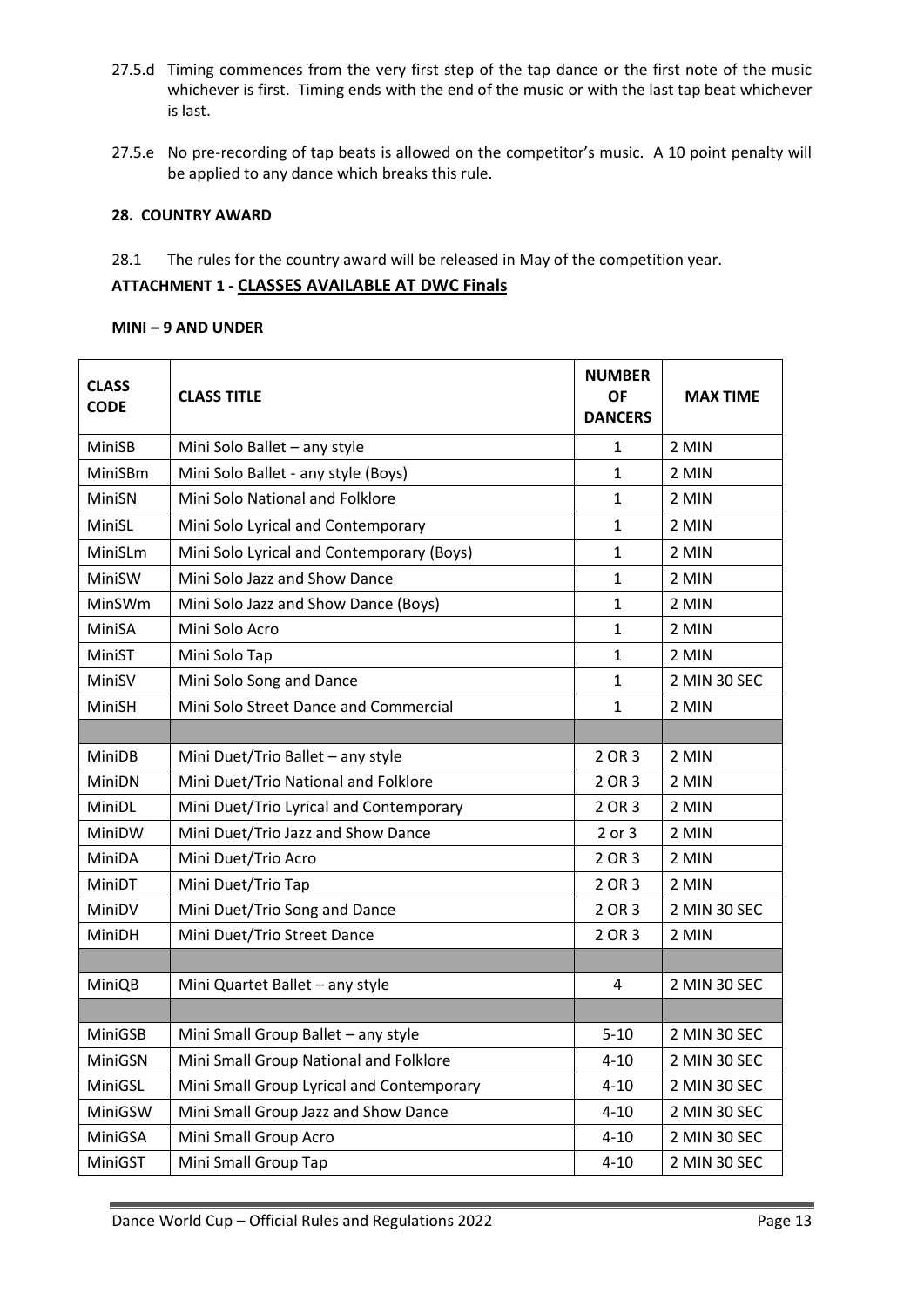| MiniGSV | Mini Small Group Song and Dance              | $4 - 10$ | 3 MIN        |
|---------|----------------------------------------------|----------|--------------|
| MiniGSH | Mini Small Group Street Dance and Commercial | $4 - 10$ | 2 MIN 30 SEC |
|         |                                              |          |              |
| MiniGLB | Mini Large Group Ballet - any style          | $11+$    | 3 MIN        |
| MiniGLN | Mini Large Group National and Folklore       | $11+$    | 3 MIN        |
| MiniGLL | Mini Large Group Lyrical and Contemporary    | $11+$    | 3 MIN        |
| MiniGLW | Mini Large Group Jazz and Show Dance         | $11+$    | 3 MIN        |
| MiniGLA | Mini Large Group Acro                        | $11+$    | 3 MIN        |
| MiniGLT | Mini Large Group Tap                         | $11+$    | 3 MIN        |
| MiniGLV | Mini Large Group Song and Dance              | $11+$    | 3 MIN 30 SEC |
| MiniGLH | Mini Large Group Street Dance and Commercial | $11+$    | 3 MIN        |

# **CHILDREN – 13 YEARS AND UNDER**

| <b>KSB</b>   | Children Solo Ballet - any style (not repertoire)        | 1            | 2 MIN        |
|--------------|----------------------------------------------------------|--------------|--------------|
|              |                                                          |              |              |
|              | (age $10 - 12$ years)                                    |              |              |
| <b>KSBm</b>  | Children Solo Ballet (Boys) - any style (not repertoire) | $\mathbf{1}$ | 2 MIN        |
| <b>KSBR</b>  | Children Solo Ballet Repertoire (age 10 - 12 years)      | $\mathbf{1}$ | 2 MIN 30 SEC |
| <b>KSBRm</b> | Children Solo Ballet Repertoire (Boys)                   | 1            | 2 MIN 30 SEC |
| <b>KSPB</b>  | Children Solo Ballet - any style (not repertoire) with   | 1            | 2 MIN        |
|              | pointe shoes optional (age $12 - 13$ years only)         |              |              |
| <b>KSPBR</b> | Children Solo Ballet Repertoire with pointe shoes        | $\mathbf{1}$ | 2 MIN 30 SEC |
|              | (age 12 - 13 only)                                       |              |              |
| <b>KSN</b>   | <b>Children Solo National and Folklore</b>               | 1            | 2 MIN        |
| <b>KSL</b>   | Children Solo Lyrical                                    | 1            | 2 MIN        |
| <b>KSLm</b>  | Children Solo Lyrical (Boys)                             | 1            | 2 MIN        |
| <b>KSW</b>   | <b>Children Solo Show Dance</b>                          | $\mathbf{1}$ | 2 MIN        |
| <b>KSWm</b>  | Children Solo Show Dance (boys)                          | $\mathbf{1}$ | 2 MIN        |
| <b>KSZ</b>   | Children Solo Jazz                                       | 1            | 2 MIN        |
| <b>KSZm</b>  | Children Solo Jazz (Boys)                                | 1            | 2 MIN        |
| <b>KSE</b>   | Children Solo Contemporaray                              | $\mathbf{1}$ | 2 MIN        |
| <b>KSEm</b>  | Children Solo Contemporary (Boys)                        | 1            | 2 MIN        |
| <b>KSA</b>   | Children Solo Acro                                       | 1            | 2 MIN        |
| <b>KST</b>   | Children Solo Tap                                        | $\mathbf{1}$ | 2 MIN        |
| <b>KSV</b>   | Children Solo Song and Dance                             | $\mathbf{1}$ | 2 MIN 30 SEC |
| <b>KSH</b>   | Children Solo Street Dance                               | 1            | 2 MIN        |
| <b>KSC</b>   | Children Solo Commercial                                 | 1            | 2 MIN        |
|              |                                                          |              |              |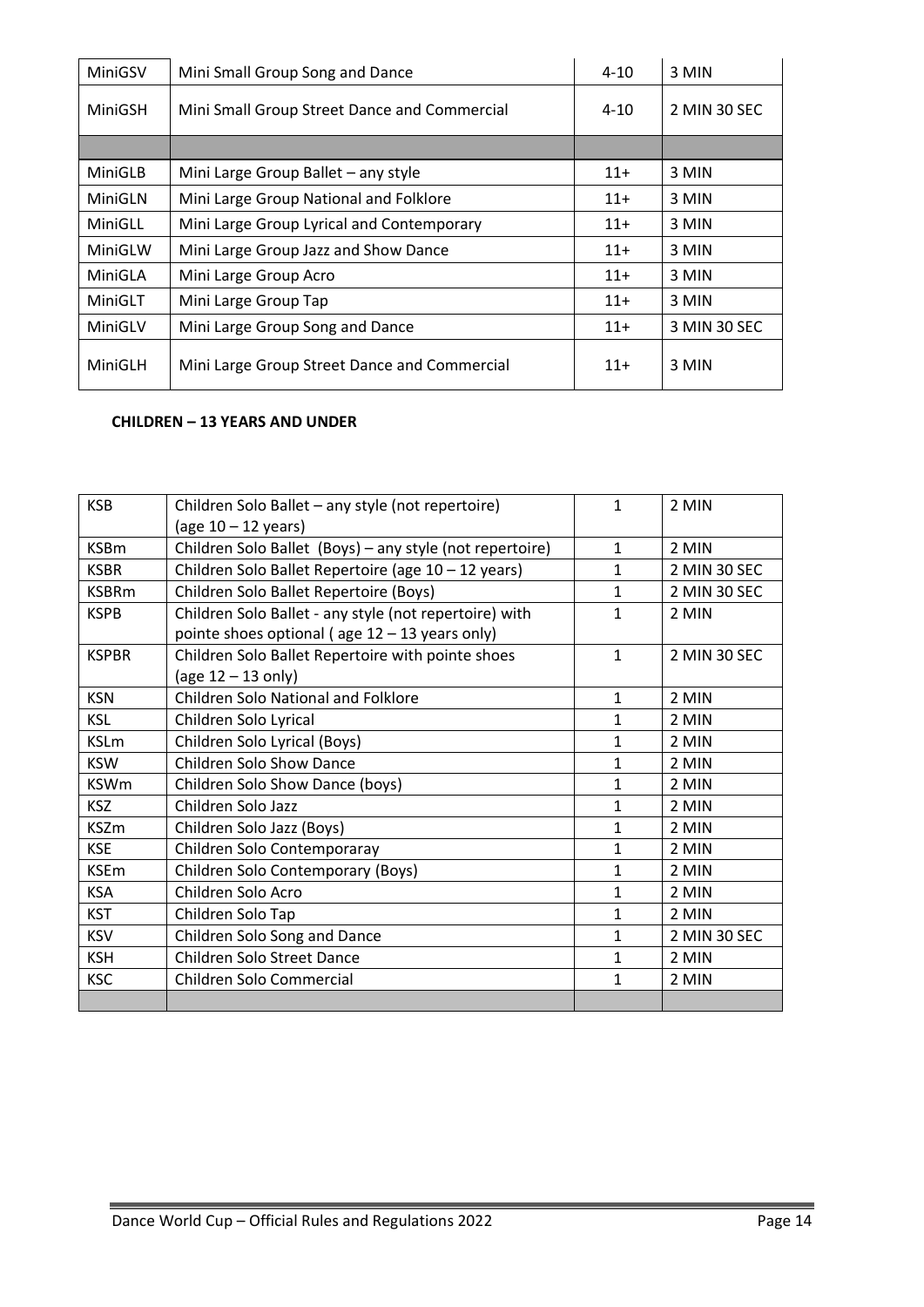| <b>KDB</b>   | Children Duet/Trio Ballet - any style (not repertoire)<br>PLEASE SEE NOTES: 8.11 FOR AMENDMENT     | 2 OR 3     | 2 MIN        |
|--------------|----------------------------------------------------------------------------------------------------|------------|--------------|
| <b>KDPDD</b> | Children Duet/Trio Pas de Deux/Trois (age 12-13 only)<br>*NEW PLEASE SEE NOTES: 8.12 FOR AMENDMENT | $2$ or $3$ | 2 MIN 30 SEC |
| <b>KDN</b>   | Children Duet/Trio National and Folklore                                                           | 2 OR 3     | 2 MIN        |
| <b>KDL</b>   | Children Duet/Trio Lyrical and Contemporary                                                        | 2 OR 3     | 2 MIN        |
| <b>KDW</b>   | Children Duet/Trio Jazz and Show Dance                                                             | 2 OR 3     | 2 MIN        |
| <b>KDA</b>   | Children Duet/Trio Acro                                                                            | 2 OR 3     | 2 MIN        |
| <b>KDT</b>   | Children Duet/Trio Tap                                                                             | 2 OR 3     | 2 MIN        |
| <b>KDV</b>   | Children Duet/Trio Song and Dance                                                                  | 2 OR 3     | 2 MIN 30 SEC |
| <b>KDH</b>   | Children Duet/Trio Street Dance and Commercial                                                     | 2 OR 3     | 2 MIN        |
|              |                                                                                                    |            |              |
| <b>KQB</b>   | Children Quartet Ballet - any style                                                                | 4          | 2 MIN 30 SEC |
|              |                                                                                                    |            |              |
| <b>KGSBC</b> | Children Small Group Classical Ballet and Repertoire                                               | $5 - 10$   | 2 MIN 30 SEC |
| <b>KGSB</b>  | Children Small Group Ballet- any style (not classical or<br>repertoire).                           | $5 - 10$   | 2 MIN 30 SEC |
| <b>KGSN</b>  | Children Small Group National and Folklore                                                         | $4 - 10$   | 2 MIN 30 SEC |
| <b>KGSL</b>  | Children Small Group Lyrical                                                                       | $4 - 10$   | 2 MIN 30 SEC |
| <b>KGSE</b>  | Children Small Group Contemporary                                                                  | $4 - 10$   | 2 MIN 30 SEC |
| <b>KGSW</b>  | Children Small Group Jazz and Show Dance                                                           | $4 - 10$   | 2 MIN 30 SEC |
| <b>KGSA</b>  | Children Small Group Acro                                                                          | $4 - 10$   | 2 MIN 30 SEC |
| <b>KGST</b>  | Children Small Group Tap                                                                           | $4 - 10$   | 2 MIN 30 SEC |
| <b>KGSV</b>  | Children Small Group Song and Dance                                                                | $4 - 10$   | 3 MIN        |
| <b>KGSH</b>  | Children Small Group Street Dance and Commerical                                                   | $4 - 10$   | 2 MIN 30 SEC |
|              |                                                                                                    |            |              |
| <b>KGLBC</b> | Children Large Group Classical Ballet and Repertoire                                               | $11+$      | 3 MIN        |
| KGLB         | Children Large Group Ballet - any style (not classical<br>or repertoire)                           | $11+$      | 3 MIN        |
| <b>KGLN</b>  | Children Large Group National and Folklore                                                         | $11+$      | 3 MIN        |
| KGLL         | Children Large Group Lyrical                                                                       | $11+$      | 3 MIN        |
| KGLW         | Children Large Group Show Dance                                                                    | $11+$      | 3 MIN        |
| KGLZ         | Children Large Group Jazz                                                                          | $11+$      | 3 MIN        |
| KGLE         | Children Large Group Contemporary                                                                  | $11+$      | 3 MIN        |
| KGLA         | Children Large Group Acro                                                                          | $11+$      | 3 MIN        |
| <b>KGLT</b>  | Children Large Group Tap                                                                           | $11+$      | 3 MIN        |
| KGLV         | Children Large Group Song and Dance                                                                | $11+$      | 3 MIN 30 SEC |
| KGLH         | Children Large Group Street Dance                                                                  | $11+$      | 3 MIN        |
| KGLC         | Children Large Group Commercial                                                                    | $11+$      | 3 MIN        |

п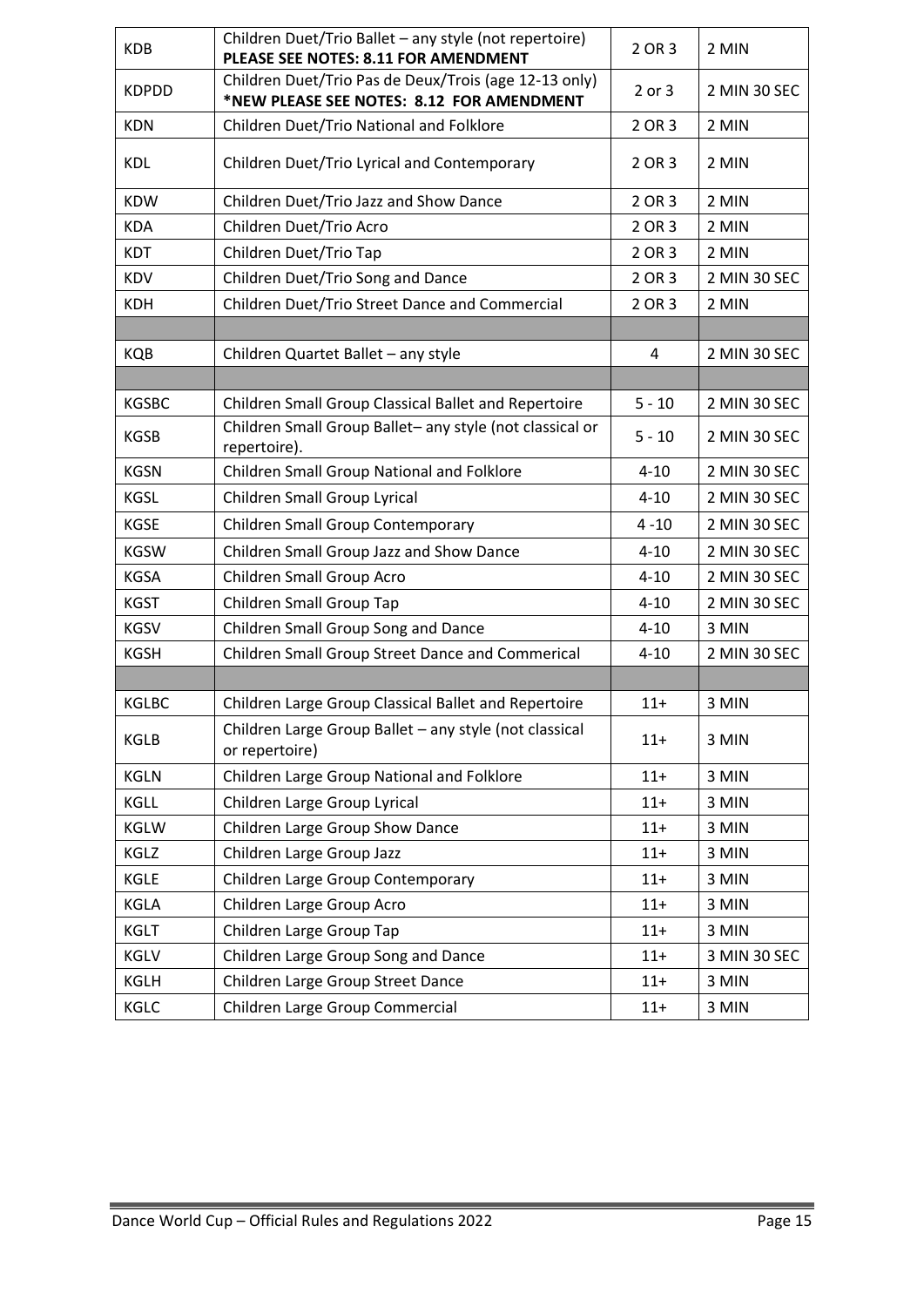## **JUNIOR – 17 YEARS AND UNDER**

| <b>JSB</b>   | Junior Solo Ballet - any style (not repertoire)                                              | $\mathbf{1}$ | 2 MIN        |
|--------------|----------------------------------------------------------------------------------------------|--------------|--------------|
| <b>JSBm</b>  | Junior Solo Ballet (Boys) - any style (not repertoire)                                       | $\mathbf{1}$ | 2 MIN        |
| <b>JSBR</b>  | Junior Solo Ballet Repertoire                                                                | $\mathbf{1}$ | 2 MIN 30 SEC |
| <b>JSBRm</b> | Junior Solo Ballet Repertoire (Boys)                                                         | $\mathbf{1}$ | 2 MIN 30 SEC |
| <b>JSN</b>   | Junior Solo National and Folklore                                                            | $\mathbf{1}$ | 2 MIN        |
| <b>JSL</b>   | Junior Solo Lyrical                                                                          | $\mathbf{1}$ | 2 MIN        |
| <b>JSLm</b>  | Junior Solo Lyrical (Boys)                                                                   | $\mathbf{1}$ | 2 MIN        |
| <b>JSW</b>   | Junior Solo Show Dance                                                                       | $\mathbf{1}$ | 2 MIN        |
| <b>JSWm</b>  | Junior Solo Show Dance (Boys)                                                                | 1            | 2 MIN        |
| <b>JSZ</b>   | Junior Solo Jazz                                                                             | $\mathbf{1}$ | 2 MIN        |
| <b>JSZm</b>  | Junior Solo Jazz (Boys)                                                                      | $\mathbf{1}$ | 2 MIN        |
| <b>JSE</b>   | Junior Solo Contemporary                                                                     | $\mathbf{1}$ | 2 MIN        |
| <b>JSEm</b>  | Junior Solo Contemporary (Boys)                                                              | 1            | 2 MIN        |
| <b>JSA</b>   | Junior Solo Acro                                                                             | 1            | 2 MIN        |
| <b>JST</b>   | Junior Solo Tap                                                                              | 1            | 2 MIN        |
| <b>JSV</b>   | Junior Solo Song and Dance                                                                   | 1            | 2 MIN 30 SEC |
| <b>JSH</b>   | Junior Solo Street Dance                                                                     | 1            | 2 MIN        |
| <b>JSC</b>   | Junior Solo Commercial                                                                       | 1            | 2 MIN        |
|              |                                                                                              |              |              |
| <b>JDB</b>   | Junior Duet/Trio Ballet - any style (not repertoire)<br>PLEASE SEE NOTES: 8.11 FOR AMENDMENT | 2 OR 3       | 2 MIN 30 SEC |
| <b>JDN</b>   | Junior Duet/Trio National and Folklore                                                       | 2 OR 3       | 2 MIN 30 SEC |
| <b>JDL</b>   | Junior Duet/Trio Lyrical and Contemporary                                                    | 2 OR 3       | 2 MIN 30 SEC |
| JDW          | Junior Duet/Trio Jazz and Show Dance                                                         | 2 OR 3       | 2 MIN 30 SEC |
| <b>JDA</b>   | Junior Duet/Trio Acro                                                                        | 2 OR 3       | 2 MIN 30 SEC |
| <b>JDT</b>   | Junior Duet/Trio Tap                                                                         | 2 OR 3       | 2 MIN 30 SEC |
| JDV          | Junior Duet/Trio Song and Dance                                                              | 2 OR 3       | 3 MIN        |
| <b>JDH</b>   | Junior Duet/Trio Street Dance and Commercial                                                 | 2 OR 3       | 2 MIN 30 SEC |
|              |                                                                                              |              |              |
| <b>JQB</b>   | Junior Quartet Ballet                                                                        | 4            | 3 MIN        |
|              |                                                                                              |              |              |
| <b>JGSBC</b> | Junior Small Group Classical Ballet and Repertoire                                           | $5 - 10$     | 3MIN         |
| <b>JGSB</b>  | Junior Small Group Ballet - any style (not classical or<br>repertoire)                       | $5 - 10$     | 3 MIN        |
| <b>JGSN</b>  | Junior Small Group National and Folklore                                                     | $4 - 10$     | 3 MIN        |
| <b>JGSL</b>  | Junior Small Group Lyrical                                                                   | $4 - 10$     | 3 MIN        |
| <b>JGSE</b>  | Junior Small Group Contemporary                                                              | $4 - 10$     | 3 MIN        |
| <b>JGSW</b>  | Junior Small Group Jazz and Show Dance                                                       | $4 - 10$     | 3 MIN        |
| <b>JGST</b>  | Junior Small Group Tap                                                                       | $4 - 10$     | 3 MIN        |

п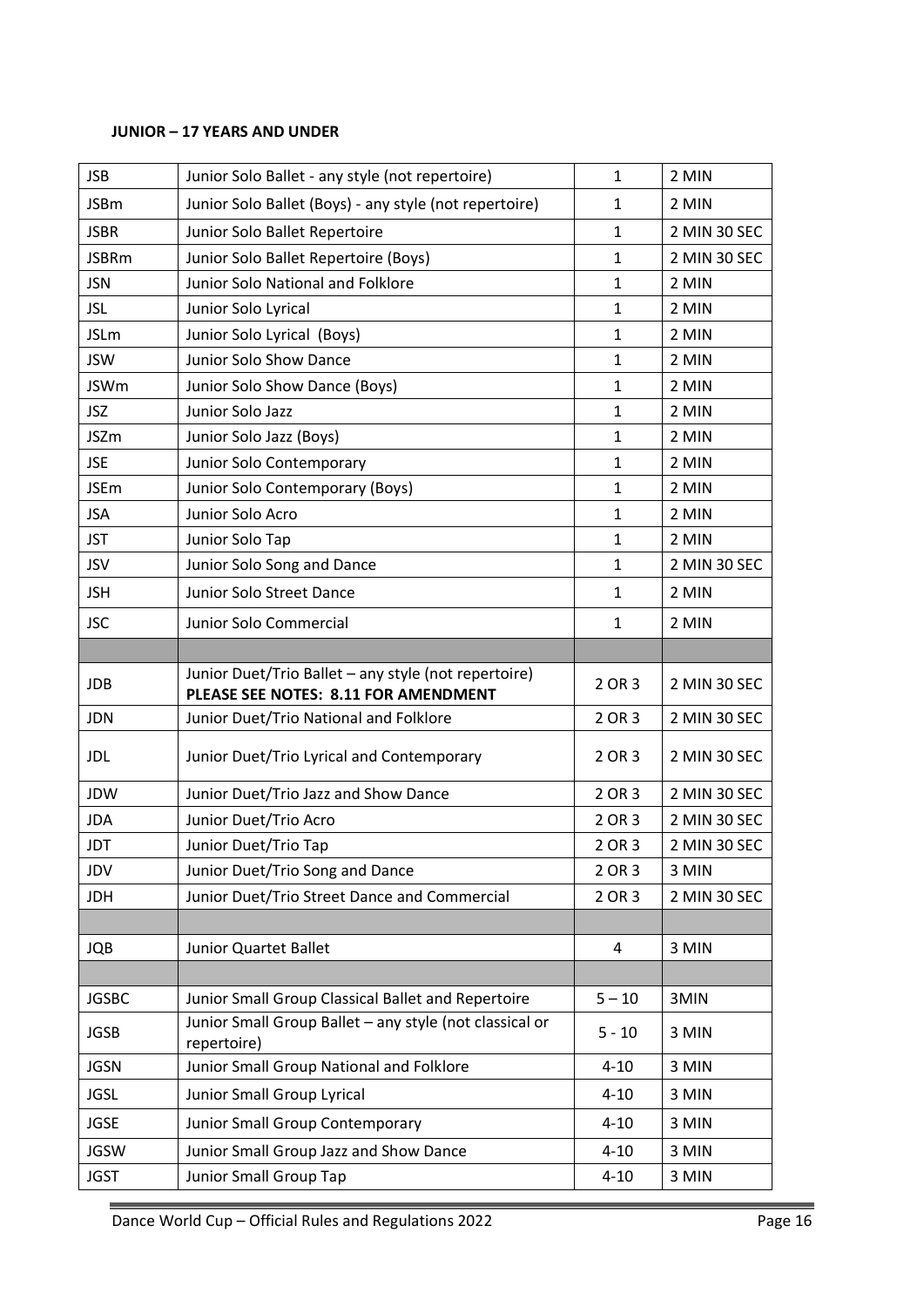| <b>JGSV</b>  | Junior Small Group Song and Dance                                      | $4 - 10$ | 3 MIN 30 SEC |
|--------------|------------------------------------------------------------------------|----------|--------------|
| <b>JGSH</b>  | Junior Small Group Street Dance and Commercial                         | $4 - 10$ | 3 MIN        |
|              |                                                                        |          |              |
| <b>JGLBC</b> | Junior Large Group Classical Ballet and Repertoire.                    | $11+$    | 3 MIN 30 SEC |
| <b>JGLB</b>  | Junior Large Group Ballet - any style (not classical or<br>repertoire) |          | 3 MIN 30 SEC |
| <b>JGLN</b>  | Junior Large Group National and Folklore                               | $11+$    | 3 MIN 30 SEC |
| <b>JGLL</b>  | Junior Large Group Lyrical                                             | $11+$    | 3 MIN 30 SEC |
| <b>JGLW</b>  | Junior Large Group Show Dance                                          | $11+$    | 3 MIN 30 SEC |
| <b>JGLZ</b>  | Junior Large Group Jazz                                                | $11+$    | 3 MIN 30 SEC |
| <b>JGLE</b>  | Junior Large Group Contemporary                                        | $11+$    | 3 MIN 30 SEC |
| <b>JGLA</b>  | Junior Large Group Acro                                                | $11+$    | 3 MIN 30 SEC |
| <b>JGLT</b>  | Junior Large Group Tap                                                 | $11+$    | 3 MIN 30 SEC |
| <b>JGLV</b>  | Junior Large Group Song and Dance                                      | $11+$    | 4 MIN 30 SEC |
| <b>JGLH</b>  | Junior Large Group Street Dance                                        | $11+$    | 3 MIN 30 SEC |
| <b>JGLC</b>  | Junior Large Group Commercial                                          | $11+$    | 3 MIN 30 SEC |

## **SENIOR– 25 YEARS AND UNDER**

| SnSB   | Senior Solo Ballet - any style (not repertoire)                                              | $\mathbf{1}$ | 2 MIN        |
|--------|----------------------------------------------------------------------------------------------|--------------|--------------|
| SnSBR  | Senior Solo Ballet repertoire<br>$\mathbf{1}$                                                |              | 2 MIN 30 SEC |
| SnSN   | Senior Solo National and Folklore                                                            | $\mathbf{1}$ | 2 MIN        |
| SnSL   | Senior Solo Lyrical                                                                          | $\mathbf{1}$ | 2 MIN        |
| SnSLm  | Senior Solo Lyrical (Boys)                                                                   | $\mathbf{1}$ | 2 MIN        |
| SnSW   | Senior Solo Showdance                                                                        | $\mathbf{1}$ | 2 MIN        |
| SnSWm  | Senior Solo Showdance (Boys)                                                                 | $\mathbf{1}$ | 2 MIN        |
| SnSZ   | Senior Solo Jazz                                                                             | $\mathbf{1}$ | 2 MIN        |
| SnSZm  | Senior Solo Jazz (boys)                                                                      | $\mathbf{1}$ | 2 MIN        |
| SnSE   | Senior Solo Contemporary                                                                     | $\mathbf{1}$ | 2 MIN        |
| SnSEm  | Senior Solo Contemporary (boys)                                                              | $\mathbf{1}$ | 2 MIN        |
| SnSA   | Senior Solo Acro                                                                             | $\mathbf{1}$ | 2 MIN        |
| SnST   | Senior Solo Tap                                                                              | $\mathbf{1}$ | 2 MIN        |
| SnSV   | Senior Solo Song and Dance                                                                   |              | 2 MIN 30 SEC |
| SnSH   | Senior Solo Street Dance                                                                     | $\mathbf{1}$ | 2 MIN        |
| SnSC   | Senior Solo Commercial                                                                       | $\mathbf{1}$ | 2 MIN        |
|        |                                                                                              |              |              |
| SnDB   | Senior Duet/Trio Ballet - any style (not repertoire)<br>PLEASE SEE NOTES: 8.11 FOR AMENDMENT | 2 OR 3       | 2 MIN 30 SEC |
| SnDPDD | Junior and Senior Duet/Trio Pas de Deux/Trois *NEW                                           | 2 OR 3       | 2 MIN 30 SEC |
| SnDN   | Senior Duet/Trio National and Folklore Dance                                                 | 2 OR 3       | 2 MIN 30 SEC |
| SnDL   | Senior Duet/Trio Lyrical and Contemporary                                                    | 2 OR 3       | 2 MIN 30 SEC |
| SnDW   | Senior Duet/Trio Jazz and Show Dance                                                         | 2 OR 3       | 2 MIN 30 SEC |
| SnDA   | Senior Duet Acro                                                                             | 2 OR 3       | 2 MIN 30 SEC |

E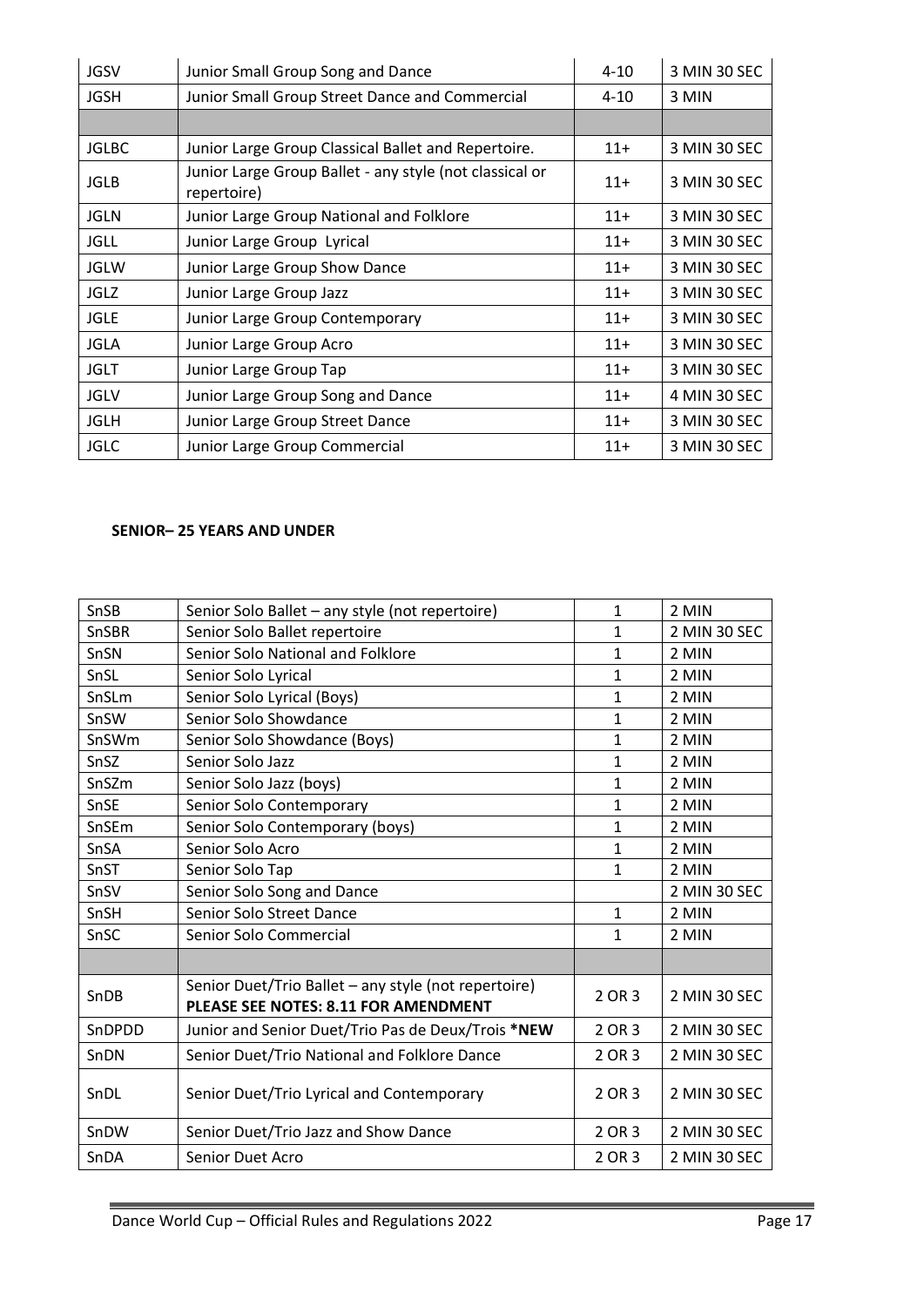| SnDT          | Senior Duet/Trio Tap                                                    | 2 OR 3   | 2 MIN 30 SEC |
|---------------|-------------------------------------------------------------------------|----------|--------------|
| SnDV          | Senior Duet/Trio Song and Dance                                         | 2 OR 3   | 3 MIN        |
| SnDH          | Senior Duet/Trio Street Dance and Commercial                            | 2 OR 3   | 2 MIN 30 SEC |
|               |                                                                         |          |              |
| SnQB          | Senior Quartet Ballet - any style                                       | 4        | 3 MIN        |
|               |                                                                         |          |              |
| <b>SNGSBC</b> | Senior Small Classical Ballet and Repertoire.                           | $5 - 10$ | 3 MIN        |
| SnGSB         | Senior Small Group Ballet - any style (not classical or<br>repertoire). | $5 - 10$ | 3 MIN        |
| SnGSN         | Senior Small Group National and Folklore                                | $4 - 10$ | 3 MIN        |
| SnGSL         | Senior Small Group Lyrical                                              | $4 - 10$ | 3 MIN        |
| SNGSE         | Senior Small Group Contemporary                                         | $4 - 10$ | 3 MIN        |
| SnGSW         | Senior Small Group Jazz and Show Dance                                  | $4 - 10$ | 3 MIN        |
| SnGSA         | Junior and Senior Small Group Acro                                      | $4 - 10$ | 3 MIN        |
| SnGST         | Senior Small Group Tap                                                  | $4 - 10$ | 3 MIN        |
| SnGSV         | Senior Small Group Song and Dance                                       | $4 - 10$ | 3 MIN 30 SEC |
| SnGSH         | Senior Small Group Street Dance and Commercial                          | $4 - 10$ | 3 MIN        |
|               |                                                                         |          |              |
| SnGLBC        | Senior Large Group Classical Ballet and Repertoire.                     | $11+$    | 3 MIN 30 SEC |
| SnGLB         | Senior Large Group Ballet - any style (not classical and<br>repertoire) | $11+$    | 3 MIN 30 SEC |
| SnGLN         | Senior Large Group National and Folklore                                | $11 +$   | 3 MIN 30 SEC |
| SnGLL         | Senior Large Group Lyrical                                              | $11 +$   | 3 MIN 30 SEC |
| SnGLW         | Senior Large Group Show Dance                                           | $11 +$   | 3 MIN 30 SEC |
| SnGLZ         | Senior Large Group Jazz                                                 | $11+$    | 3 MIN 30 SEC |
| SnGLE         | Senior Large Group Contemporary                                         | $11 +$   | 3 MIN 30 SEC |
| SnGLA         | Senior Large Group Acro                                                 | $11+$    | 3 MIN 30 SEC |
| SnGLT         | Senior Large Group Tap                                                  | $11+$    | 3 MIN 30 SEC |
| SnGLV         | Senior Large Group Song and Dance                                       | $11 +$   | 4 MIN 30 SEC |
| SnGLH         | Senior Large Group Street Dance                                         | $11 +$   | 3 MIN 30 SEC |
| SnGLC         | Senior Large Group Commercial                                           | $11 +$   | 3 MIN 30 SEC |

## **ATTACHMENT 2 - MARKING SYSTEM**

The maximum score at a DWC event is 100 points.

The following judging criteria will be applied with a maximum of 20 points being awarded in each section:

| Technical level of the dance - 20 points maximum |                                                                                                                               |
|--------------------------------------------------|-------------------------------------------------------------------------------------------------------------------------------|
| 20-15 points                                     | There is an excellent level of technical requirement within the<br>performance and the dancer(s) execute this with precision. |
|                                                  | The dancer(s) shows excellent body awareness and placement<br>throughout the performance.                                     |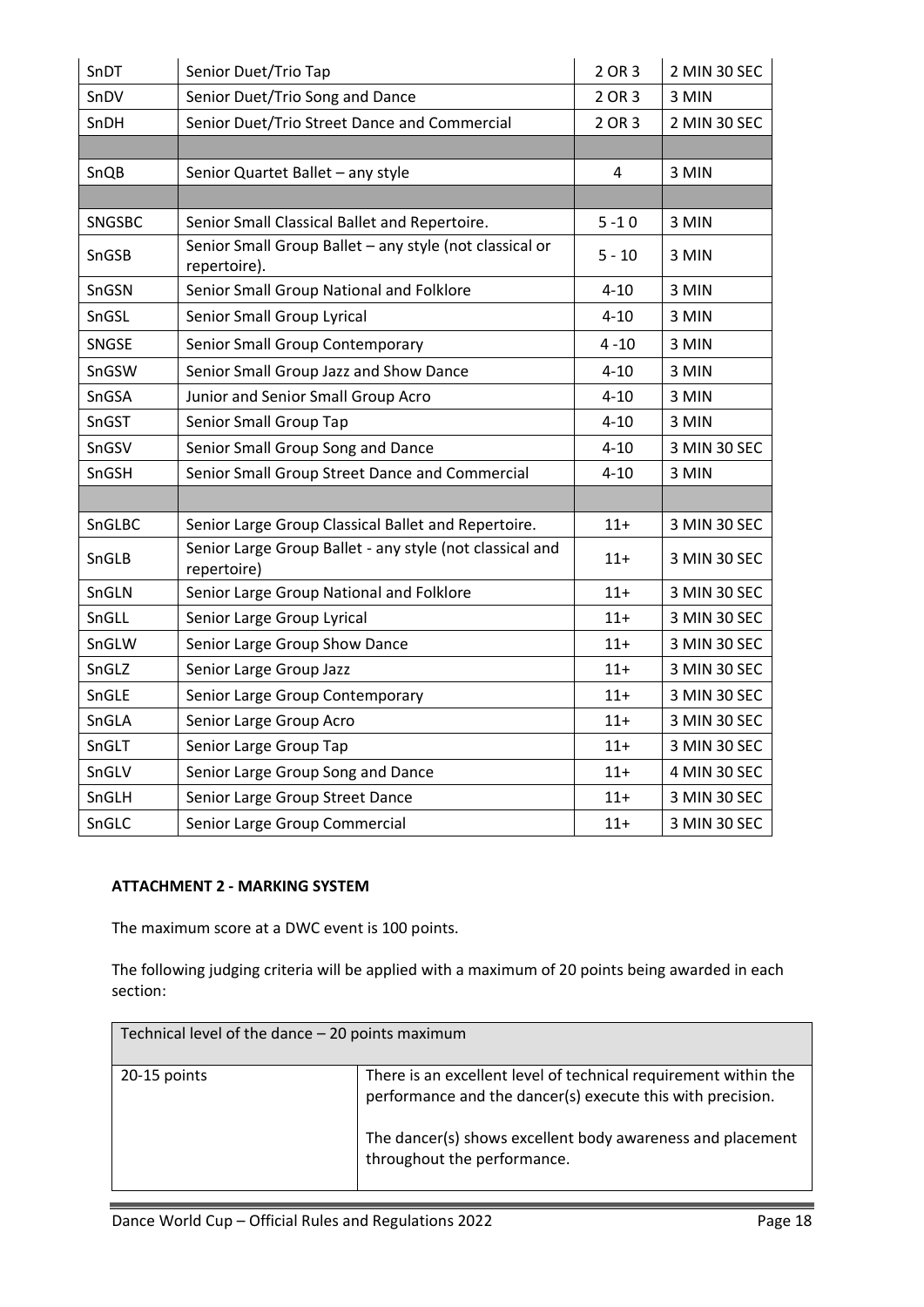| 15-10 points | There is a good level of technical requirement within the<br>performance and the dancer(s) execute this well.             |
|--------------|---------------------------------------------------------------------------------------------------------------------------|
|              | The dancer(s) shows good body awareness and placement<br>throughout the performance.                                      |
| 10-5 points  | There is an average level of technical requirement within the<br>performance and the dancer(s) execute this averagely.    |
|              | The dancer(s) shows average body awareness and placement<br>throughout the performance.                                   |
| 5-0 points   | There is a poor level of technical requirement within the<br>performance.                                                 |
|              | The dancer(s) are showing poor body awareness and<br>placement throughout the performance.                                |
| maximum      | Quality in executing the dance and showing harmony in the group in technique $-20$ points                                 |
| 20-15 points | The dancer(s) show excellent quality in their execution of the<br>technique given to them throughout the performance.     |
|              | The dancer(s) excel in the precision and sharpness throughout<br>the performance.                                         |
|              | There is superior strength in movement which is consistent<br>throughout the performance.                                 |
|              | There is excellent harmony shown throughout the<br>performance.                                                           |
| 15-10 points | The dancer(s) show good quality in their execution of the<br>technique given to them throughout the performance.          |
|              | The dancer(s) show good precision and sharpness throughout<br>the performance.                                            |
|              | There is a good level of strength in movement which is fairly<br>consistent throughout the performance.                   |
|              | There is good harmony shown throughout the performance.                                                                   |
| 10-5 points  | The dancer(s) shows a developing quality in their execution of<br>the technique given to them throughout the performance. |
|              | The dancer(s) show an applying level of precision and<br>sharpness throughout the performance.                            |
|              | There is a developing level of strength in movement which<br>appears at times throughout the performance.                 |

п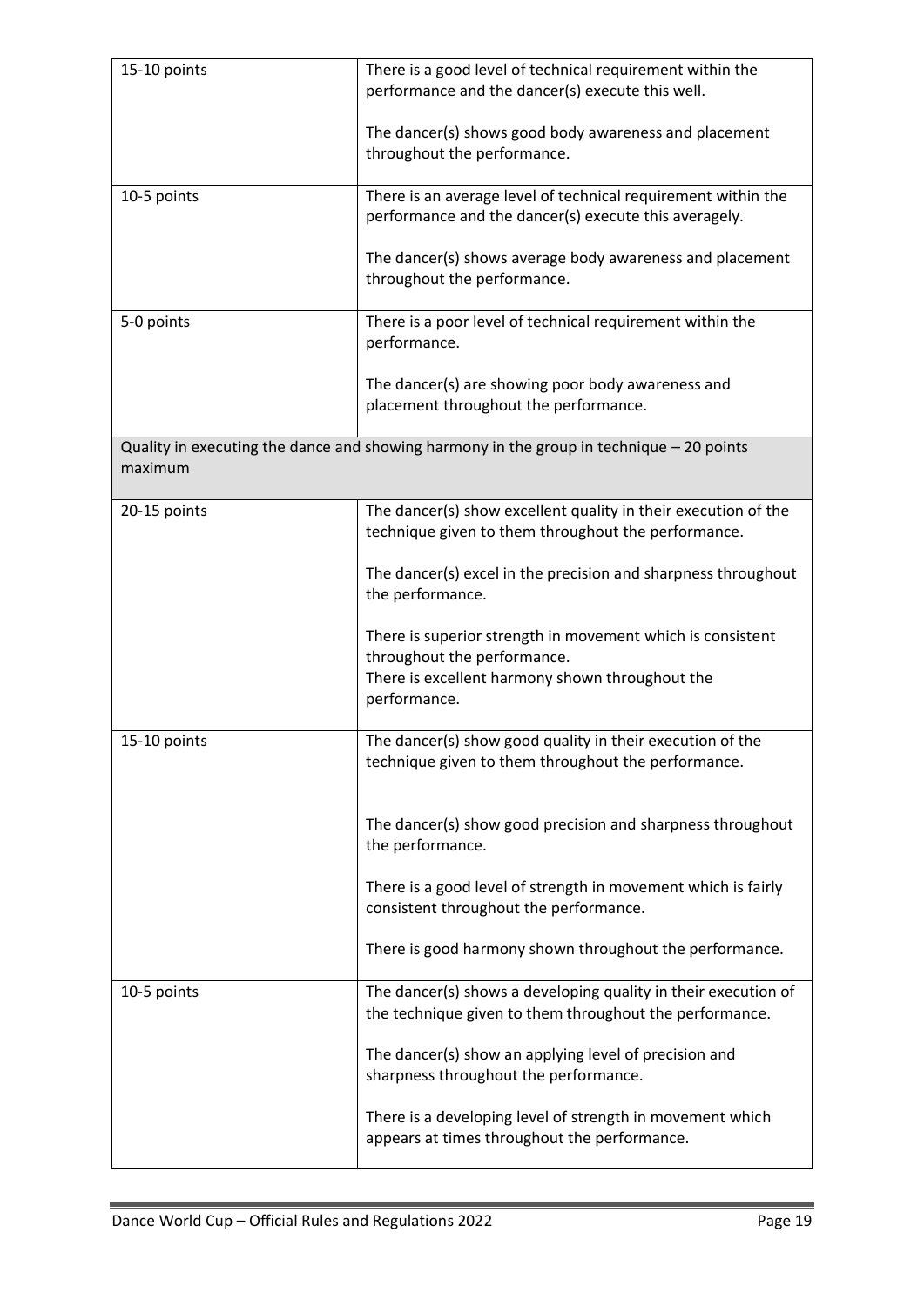|                      | There is a developing level of harmony shown throughout the<br>performance.                                                        |
|----------------------|------------------------------------------------------------------------------------------------------------------------------------|
| 5-0 points           | The dancer(s) is/are inconsistent in the quality of the<br>execution of the technique given to them throughout the<br>performance. |
|                      | The dancer(s) is/are not showing precision and sharpness<br>during the performance.                                                |
|                      | The performance is lacking in harmony throughout the<br>performance.                                                               |
|                      | Artistic Interpretation and musicality of the dancer(s) - maximum 20 points                                                        |
| 20-15 points         | The dancer(s) show an exceptional use of music to emphasise<br>the choreography given to them.                                     |
|                      | The dancer(s) have an excellent understanding of the artistic<br>interpretation.                                                   |
|                      | The dancer(s) show excellent synchronization throughout the<br>performance.                                                        |
| 15-10 points         | The dancer(s) show a good use of music to emphasise the<br>choreography given to them.                                             |
|                      | The dancer(s) have a good understanding of the artistic<br>interpretation.                                                         |
|                      | The dancer(s) show good synchronization throughout the<br>performance.                                                             |
| 10-5 points          | The dancer(s) show minimal musicality throughout the<br>performance.                                                               |
|                      | The dancer(s) have an average understanding of artistic<br>interpretation.                                                         |
|                      | The dancer(s) show average synchronization throughout the<br>performance.                                                          |
| 5-0 points           | The dancer(s) do not enhance the choreography and they are<br>lacking in musicality.                                               |
|                      | The dancers(s) do not understand or show any artistic<br>interpretation.                                                           |
|                      | The dancer(s) show poor synchronization throughout the<br>performance.                                                             |
| - maximum 20 points. | Choreographic variety to include suitability to the dancers and or originality and innovative work.                                |

п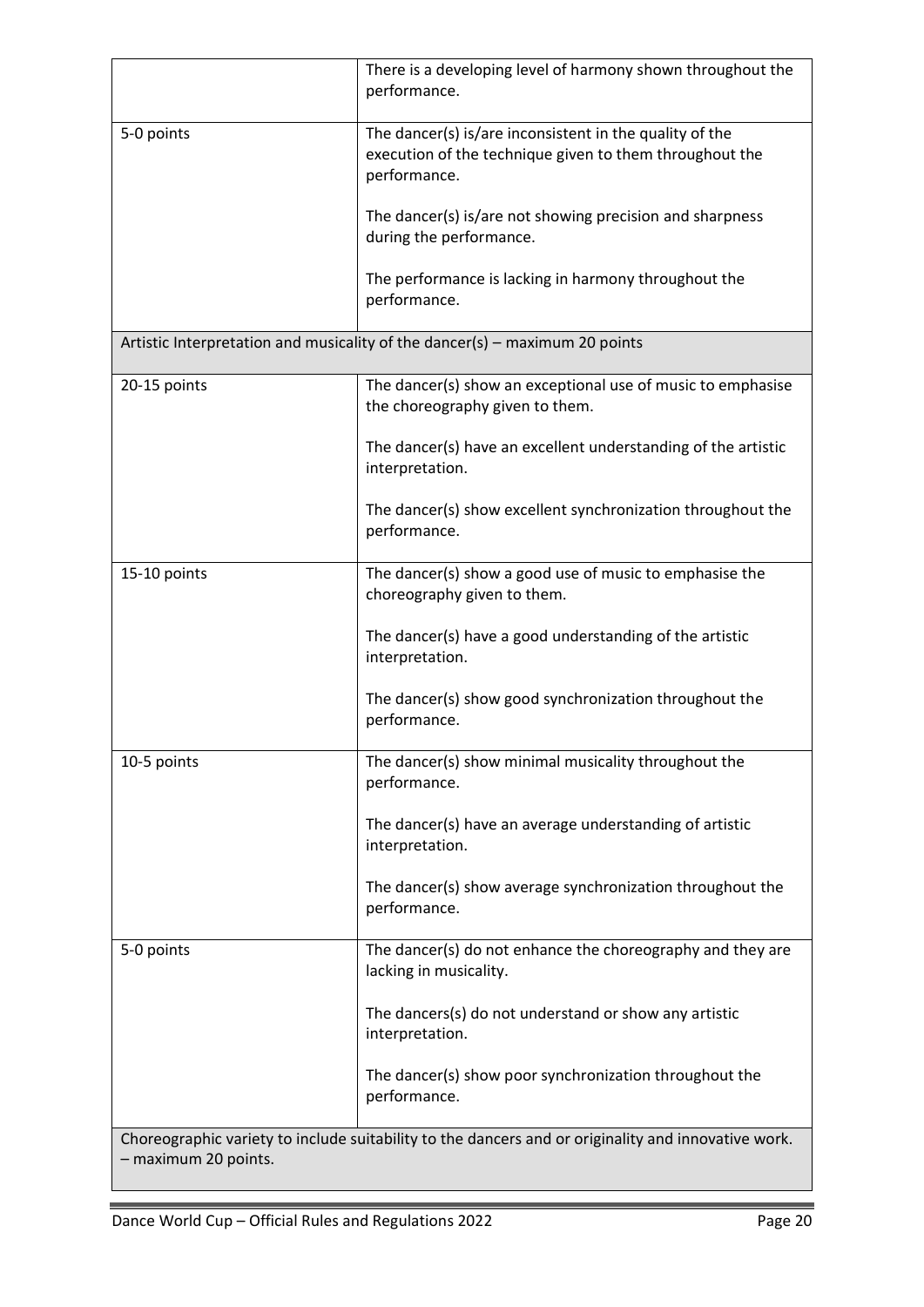| 20-15 points                                                                              | The dance shows excellent choreographic variety and the<br>performance shows memorable highlights throughout.            |  |
|-------------------------------------------------------------------------------------------|--------------------------------------------------------------------------------------------------------------------------|--|
|                                                                                           | There is an exceptional use of unique material.                                                                          |  |
|                                                                                           | The dance is an excellent choice and completely suitable for<br>the dancer(s).                                           |  |
|                                                                                           | Repertoire/Variation - the dance is presented excellently by<br>the dancer(s) and it is an excellent choice.             |  |
|                                                                                           | The dance is adapted excellent for the dancer(s) technical<br>ability.                                                   |  |
| 15-10 points                                                                              | The dance shows a good use of choreographic variety<br>throughout with some good highlights.                             |  |
|                                                                                           | There is a good use of unique material.                                                                                  |  |
|                                                                                           | The dance is a good choice and is suitable for the dancer(s).                                                            |  |
|                                                                                           | Repertoire/Variation - the dance is presented well by the<br>dancer(s) and it is a good choice.                          |  |
|                                                                                           | The dance is adapted well for the dancer(s) technical ability<br>but at times it is too difficult for the dancer(s).     |  |
| 10-5 points                                                                               | The dance is developing in the use of choreographic variety<br>and there is a minimal unique material.                   |  |
|                                                                                           | The dance is not a good choice and for the dancer(s), but they<br>performed to the best of their ability.                |  |
|                                                                                           | Repertoire/Variation - the dance is presented well by the<br>dancer(s) but it is not a good choice.                      |  |
|                                                                                           | The dance is not adapted well for the dancer(s) technical<br>ability and it is clearly too difficult for the dancer(s).  |  |
| 5-0 points                                                                                | Lacking in choreographic variety with a standard/basic use of<br>material used in the dance.                             |  |
|                                                                                           | There is little creativity within the performance.                                                                       |  |
|                                                                                           | The dance is not a good choice and they did not cope with the<br>technical level required.                               |  |
|                                                                                           | Repertoire/Variation - the dance is lacking in presentation of<br>the original choreography and it is not a good choice. |  |
|                                                                                           | The dance is not adapted well for the dancer(s) technical<br>ability and it is completely unsuitable.                    |  |
| Expression and personality of the dancers and the entertainment value of the performance. |                                                                                                                          |  |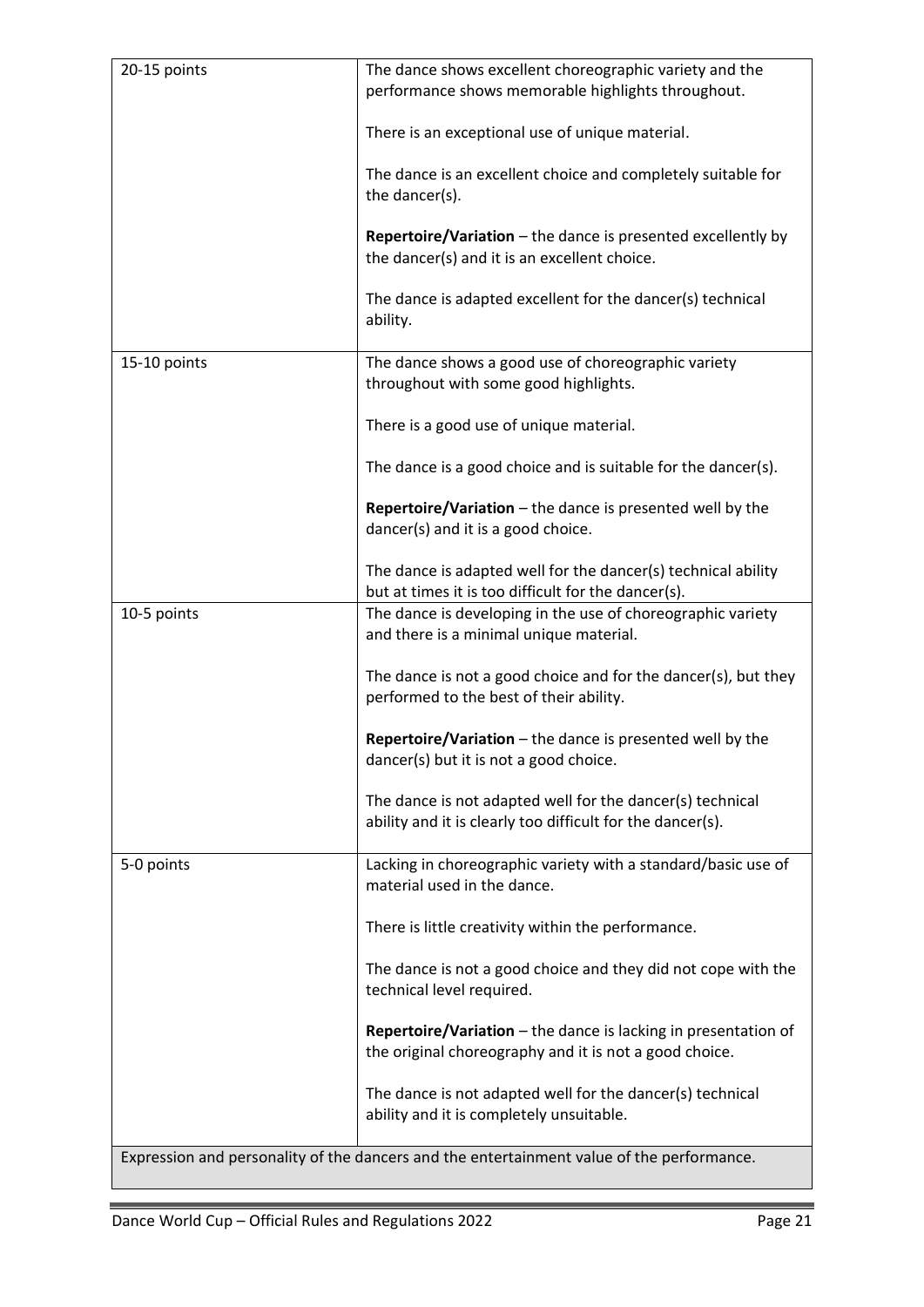| 20-15 points | Excellent use of presentation / feeling throughout the<br>performance.                                                                     |
|--------------|--------------------------------------------------------------------------------------------------------------------------------------------|
|              | An excellent understanding of movement and effect required<br>for the performance.                                                         |
|              | There is an excellent entertainment value gained from this<br>performance.                                                                 |
|              | Excellent grooming is shown.                                                                                                               |
| 15-10 points | Applying a good level of presentation and feeling throughout<br>the performance.                                                           |
|              | Apply a good level of understanding to the movement and<br>effect required for the performance.                                            |
|              | There is a good entertainment value gained from this<br>performance.                                                                       |
|              | Good grooming is shown.                                                                                                                    |
| 10-5 points  | The level of presentation is acceptable but could be improved<br>throughout the performance.                                               |
|              | The dancer(s) need to understand the movement and effect<br>that is required for the performance.                                          |
|              | The performance is moderately entertaining.                                                                                                |
|              | Grooming is acceptable but could be improved.                                                                                              |
| 5-0 points   | The dancer(s) is lacking in their presentation throughout the<br>performance.                                                              |
|              | The dancer(s) is not currently showing an acceptable<br>understanding for the movement and effect that is required<br>for the performance. |
|              | There is no entertainment value gained from this<br>performance.                                                                           |
|              | The grooming is generally poor.                                                                                                            |

# **Other Notes**

i.

The judging panel are permitted to award decimal marks i.e. 16.8 in their scoring.

## **ATTACHMENT 3 - CLASS DESCRIPTIONS**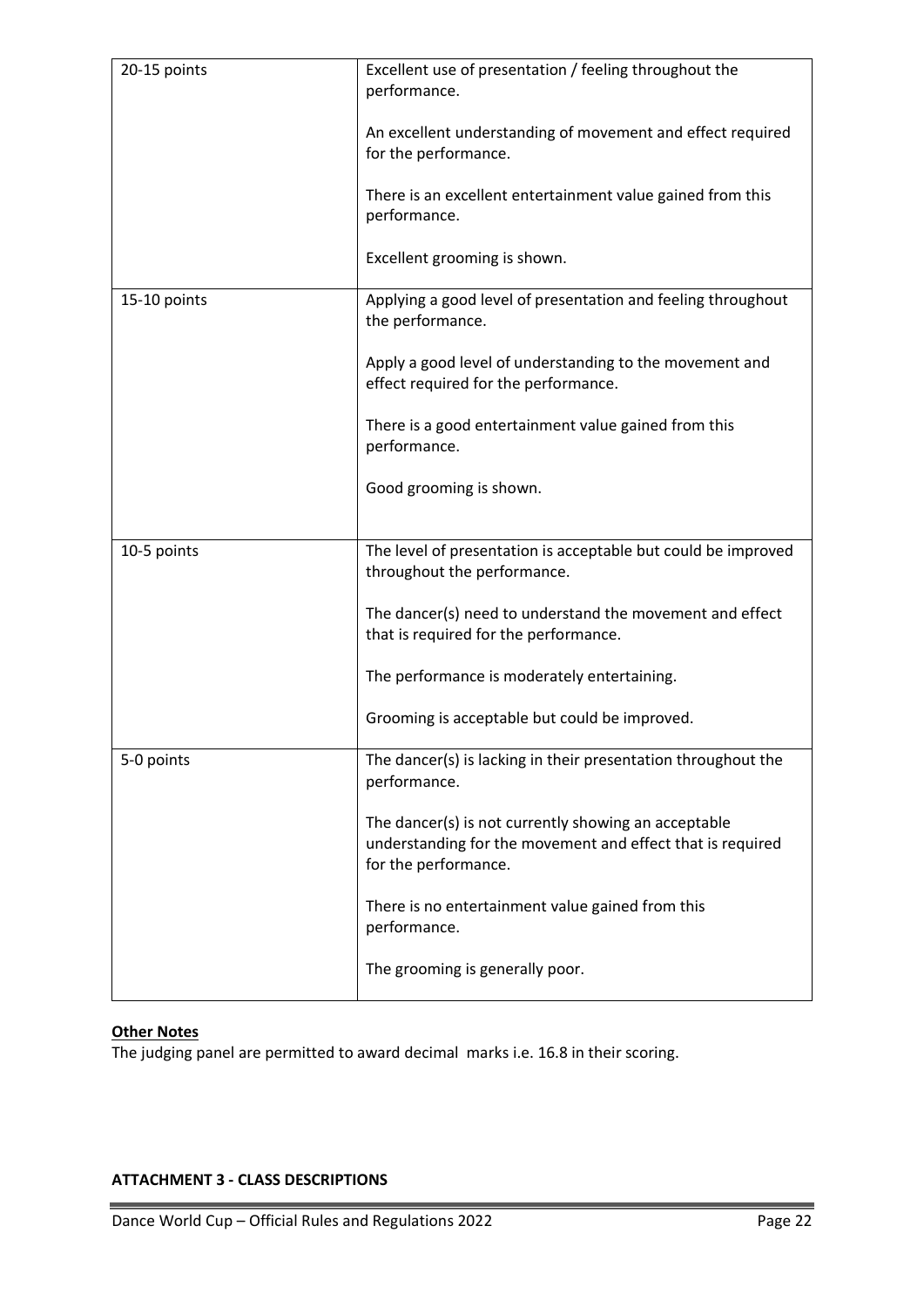### **Repertoire Ballet**

Any piece coming from recognised Ballet Repertoire.

In the mini repertoire solos, the teachers are allowed to **slightly** simplify the variations to fit the technical level of the children.

\* In the Mini category we **strongly** advise the teachers to choose age appropriate variations.

*\* It is strictly prohibited to use any kind of protected original choreography, unless the dance teacher sends DWC the written permission from the designated organisation. This includes all Balanchine, Lacotte and Mat's Ek works, as well as any other choreographer which requires formal permission to be danced in a competition environment.* 

### **Ballet – any style (excluding repertoire)**

Any method of ballet, which uses an academic ballet technique. A Neoclassical ballet style may be employed in this category. This uses traditional ballet technique, but in a less rigid way. For example: - different or innovative use of port de bras; a strong use of off-balance movements or positions; or a mixture with more modern movements in the upper body, whilst still using a very strong classical use of the leg lines.

### **National and Folklore**

The dance will show the typical style of dance from a certain country/countries.

The music used in the performance must be relevant to that country. The music must be national/folklore music that shows the typical sound of music in that country.

Due to the variety of countries represented in the national classes, no marks are awarded for authenticity of the dance.

#### *Bollywood – should be entered into the Show Dance category.*

#### **Lyrical**

Lyrical dance is a dance style that blends elements of ballet and modern. A lyrical dancer will use movements to express strong emotions such as love, joy, romance etc. The dancer often performs to music with lyrics as this serves as inspiration for the dancer's movements and expressions. Movements in lyrical dance are characterised by fluidity and grace , with the dancer flowing seamlessly from one movement to another. Leaps are high and turns are fluid and continuous.

#### **Show Dance**

This category is best described as a high impact, dynamic dance with entertaining choreography, clear style, narrative and a cohesive theme. The choreographic creation must use dance techniques that bring show dance elements together to form a complete **structured** piece. Show dance encompasses a variety of styles that can be influenced by Show Dance Theatre, Film or Musical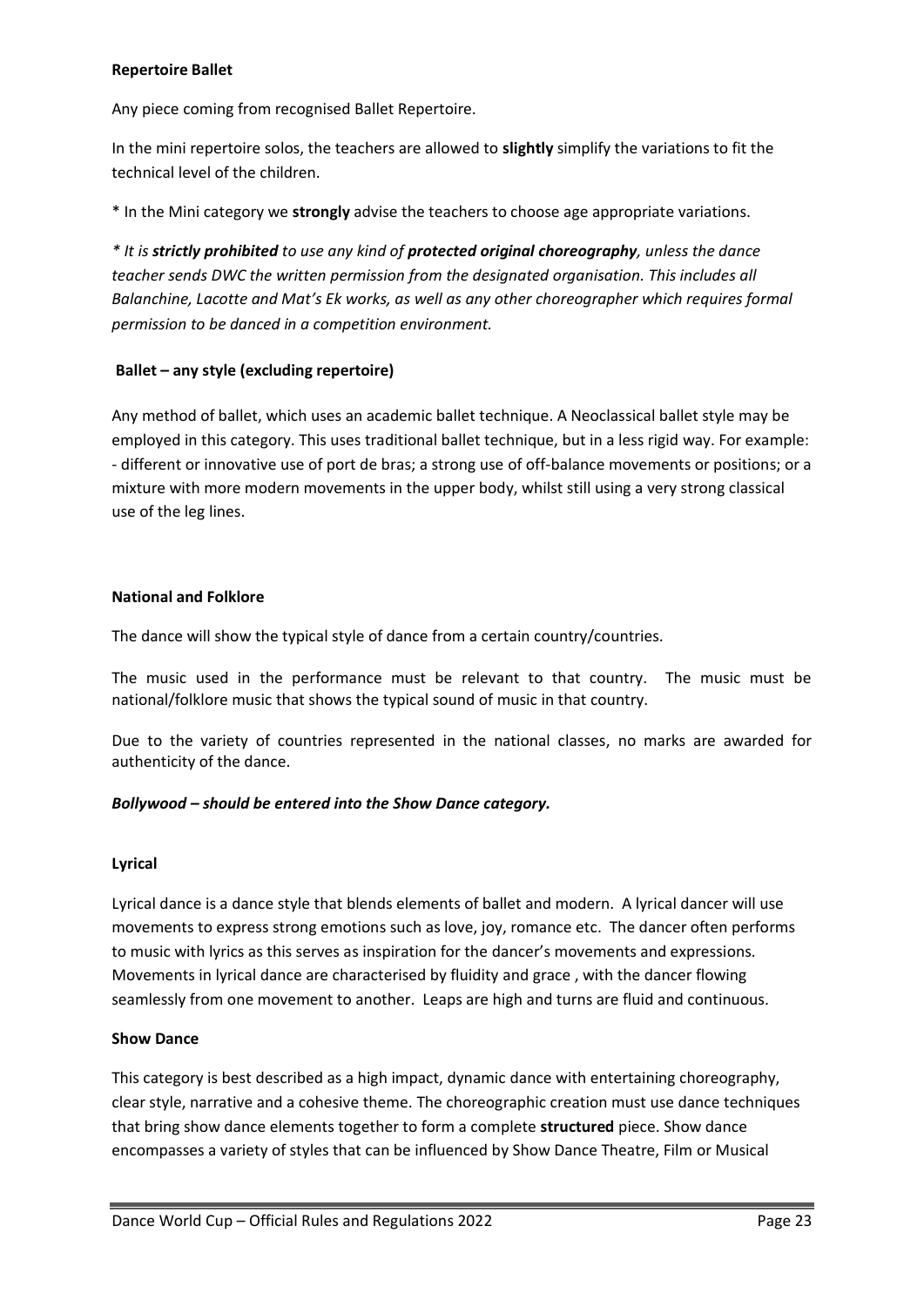Concepts. The style and imagery of choreography must be appropriate for the dancers involved and executed with precision, powerful musicality and demonstrate clear creative performance values.

*(Bollywood Dance would fit into this category).*

## **Jazz Dance**

There are many ways that Jazz can be presented which are described below as a guideline.

All Jazz dance pieces must show a clear understanding and creative expression that is informed and inspired from the differing genres and styles under the Jazz dance umbrella.

Other dance forms and styles must not override the Jazz dance elements and techniques required specifically for Jazz. The techniques for this genre are very clearly stated and are required for fair and honest judging.

*Please note: ACRO dance and gymnastic tricks do not substitute for Jazz technique or choreography. If the choreography is using acrobatic elements, the acro movements must be integral to the main delivery of Jazz choreography and have a real relevance to the dance narrative and construction of the piece.* 

*Jazz Music forms an important part of Jazz choreography. Choosing the correct music will enhance the Jazz dance elements naturally required and also show an understanding of musicality, syncopation and dynamics for the overall visual delivery of the choreography.*

## *Broadway/West End Jazz Dance styles*

*The dance technique and style must show the Jazz genre. It can be inspired, not totally copied by a known or recognised Broadway show or dance musical, past or present. For example: - Chicago, Pyjama Game, Sweet Charity, All That Jazz, and West Side Story; as well as other more recent shows, such as: - In the Heights, Flash Dance, Chorus Line, Motown, Memphis, Lion King, Dream Girls, American in Paris, 42nd Street, Five Guys Named Mo, Sister Act and American in Paris. There are many inspirational choreographers in this genre including Bob Fosse and Jerome Robbins.* 

## *Creative Jazz Dance Theatre*

*Creative Jazz Dance choreography allows for the choreography to open up and enables the teacher/choreographer to explore their own creativity and dance expression.*

*Creative Jazz Dance Theatre can use a theme or narrative and is original in concept. The choreography must use the fundamental and expected Jazz Dance techniques, styles and dance elements/steps that show the dance as a fully constructed work of Jazz choreography. Originality and expression in the creativity, alongside presenting the required Jazz skills and techniques are essential. The dance creation should be viewed as an artistic delivery through the fusion and dialogue between the music and movement which can take the dancer and audience on a journey.* 

*This must be appropriate for the age and level of the dancer/s.* 

## *Lyrical Jazz Dance*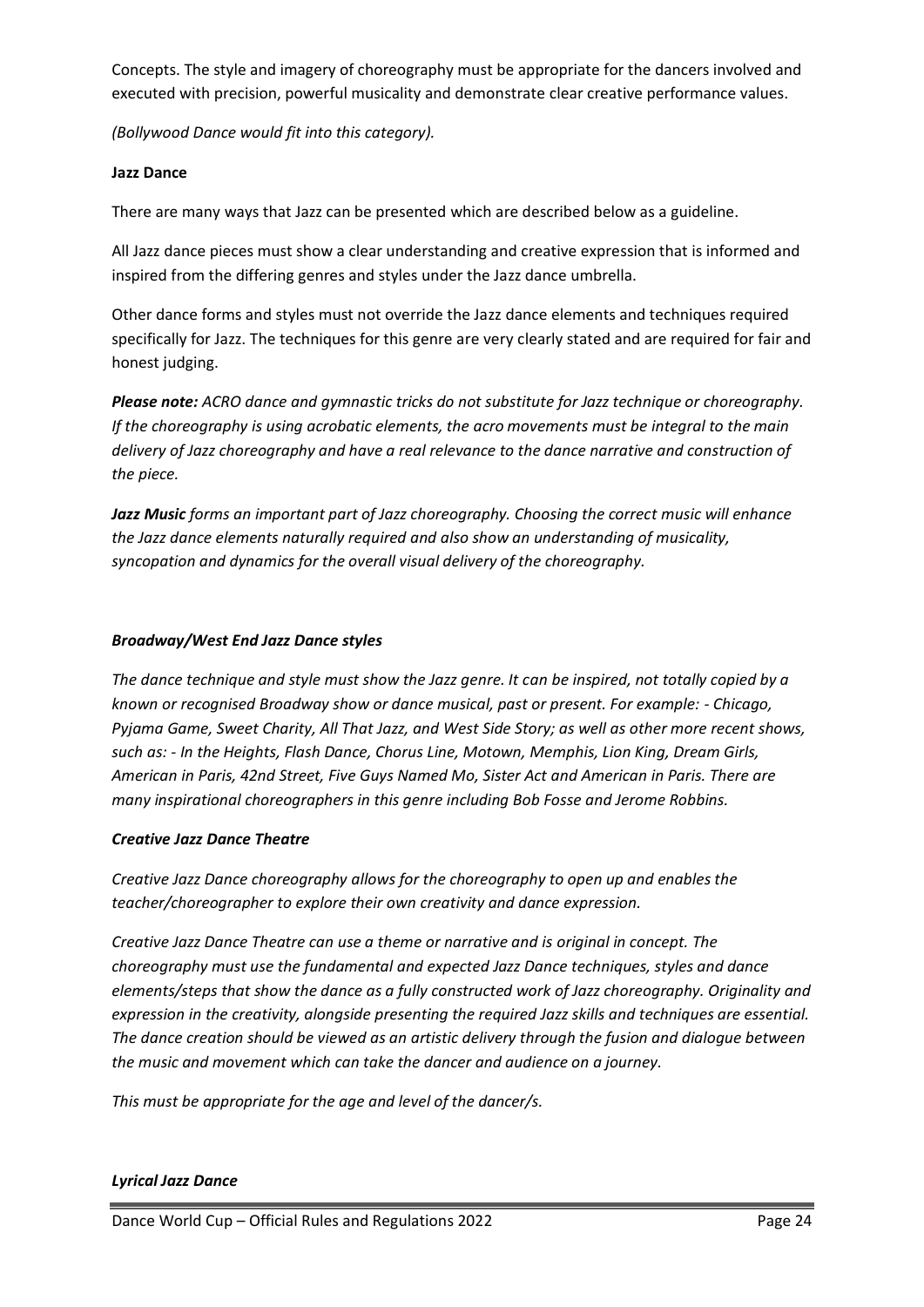*This style of Jazz is choreographed to Jazz music that enables a greater emotional connection. The elements and expression for Lyrical Jazz is a fusion between the dancer and the creative content of the music. Jazz dance techniques are to be the primary source of creativity in the choreography.* 

*Lyrical Jazz does not mean dancing to the LYRICS of the song or using the contemporary dance form in style, techniques and performance.* 

*There are many emotive and slower tempo pieces of Jazz music available to choose from that offer a wonderful platform and canvas to choreograph and create an original lyrical jazz dance solo or group*  piece.

## *Afro-Jazz Dance*

*Brings the African aesthetic of the Jazz dance tradition.* 

*The music chosen for the choreography must reflect the true expression and appropriate technical elements of Afro-Jazz dance.* 

*Afro-Jazz dance can easily portray a much more dramatic, dynamic and stylised form of jazz dance choreography which can show the Afro-Jazz aesthetic in performance.*

## **Contemporary**

Contemporary Dance has established and recognised dance styles and techniques which are based on renowned expression of choreographers including: - Graham, Limon, Cunningham and Horton, Ailey and more in trend today Wayne McGregor or Rambert

The Contemporary Dance class should incorporate and convey a collection of methods and techniques that are founded within the techniques of ballet, modern dance or postmodern dance. Contemporary dance permits a greater range of movement that may not adhere to the strict body lines of classical ballet. The images, ideas and emotions of the dance can be set to a variety of sounds, from music to the spoken word or even silence if in keeping with the theme of the dance. The choreography should convey a story based on the text or a song, or possibly have a story line that conveys an emotion and specific expression. The dancer performing in the Contemporary dance class must have a high level of understanding of the physicality and techniques that are required to be viewed and judged fairly.

*Please Note: Contemporary Dance is not to be confused with Lyrical Dance. The elements required for the Contemporary dance class, must be visible within the creative dance and the technique of the dancer performing.*

## **Acro**

A routine combining acrobatic elements / tricks and dance of any style with a smooth transition between the two. Acrobatic elements include gymnastic work, contortion and flexibility work, balancing work and tumbling work, e.g.; walkovers, backovers, balances (hand, head, forearm, chest), splits, aerials (side, front) and back handsprings. For duet/trio, small groups and large group numbers, partner work and group tricks should also be incorporated into the routine. Dancers should demonstrate total control of their body and the tricks they are performing.

#### **Tap**